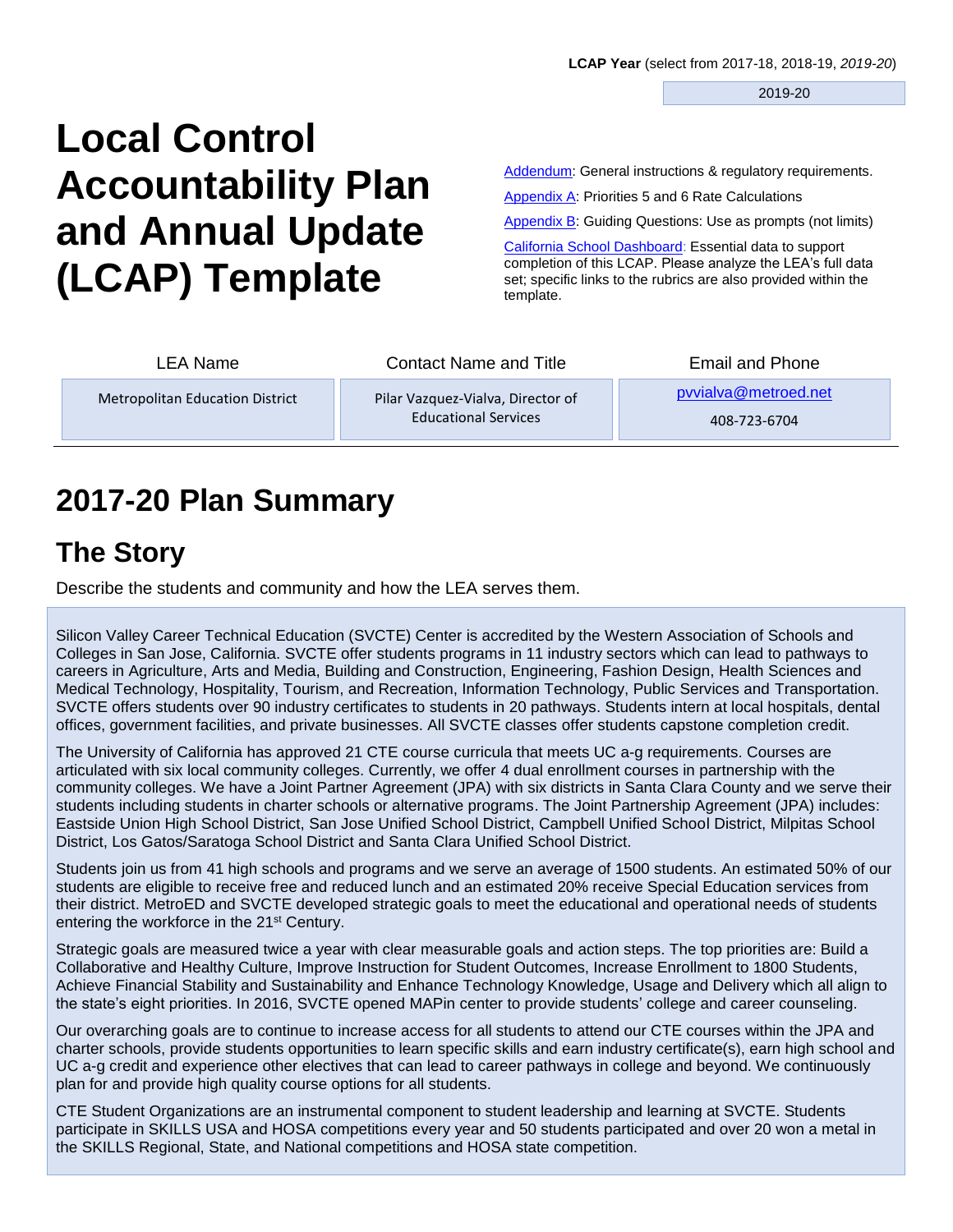# **LCAP Highlights**

Identify and briefly summarize the key features of this year's LCAP.

The key features of this year's LCAP are:

- Increased student enrollment; especially in the AM session
- Increased dual enrollment course offerings from 2 to 4
- Added an advanced course for Culinary Arts
- Added a dual enrollment MOU agreements with another community college
- Established JPA Case Manager and Administrators Learning Walks & Meeting per semester
- Hosted JPA and other community partner events at SVCTE

# **Review of Performance**

Based on a review of performance on the state indicators and local performance indicators included in the California School Dashboard, progress toward LCAP goals, local self-assessment tools, stakeholder input, or other information, what progress is the LEA most proud of and how does the LEA plan to maintain or build upon that success? This may include identifying any specific examples of how past increases or improvements in services for low-income students, English learners, and foster youth have led to improved performance for these students.

### **Greatest Progress**

An increase of high-wage, high-skill course offerings, redesigned course outline, increased UC a-g articulation courses and increased internships providing more students real live work experiences. Offered two dual enrollment courses. Increased job related certificates offered to students. All 2 & 3 hour course outlines are completed and Board approved.

Referring to the California School Dashboard, identify any state indicator or local performance indicator for which overall performance was in the "Red" or "Orange" performance category or where the LEA received a "Not Met" or "Not Met for Two or More Years" rating. Additionally, identify any areas that the LEA has determined need significant improvement based on review of local performance indicators or other local indicators. What steps is the LEA planning to take to address these areas with the greatest need for improvement?

### **Greatest Needs**

Develop business partnerships to increase course outcomes and sustainability. Increase student access to SVCTE courses and increase student enrollment. Improve work based learning opportunities and partnerships. Differentiate teacher professional development to improve teaching and learning for all students. Develop or adopt a post-secondary data collection tool to learn about the college and career status of former students. Provide professional development on instructional strategies for students with special needs. Strategy to increase funding for all programs and provide more industry training and certification opportunities for teachers and students. On-going funding from the state and grants. Advocate for direct State funding for CTE centers.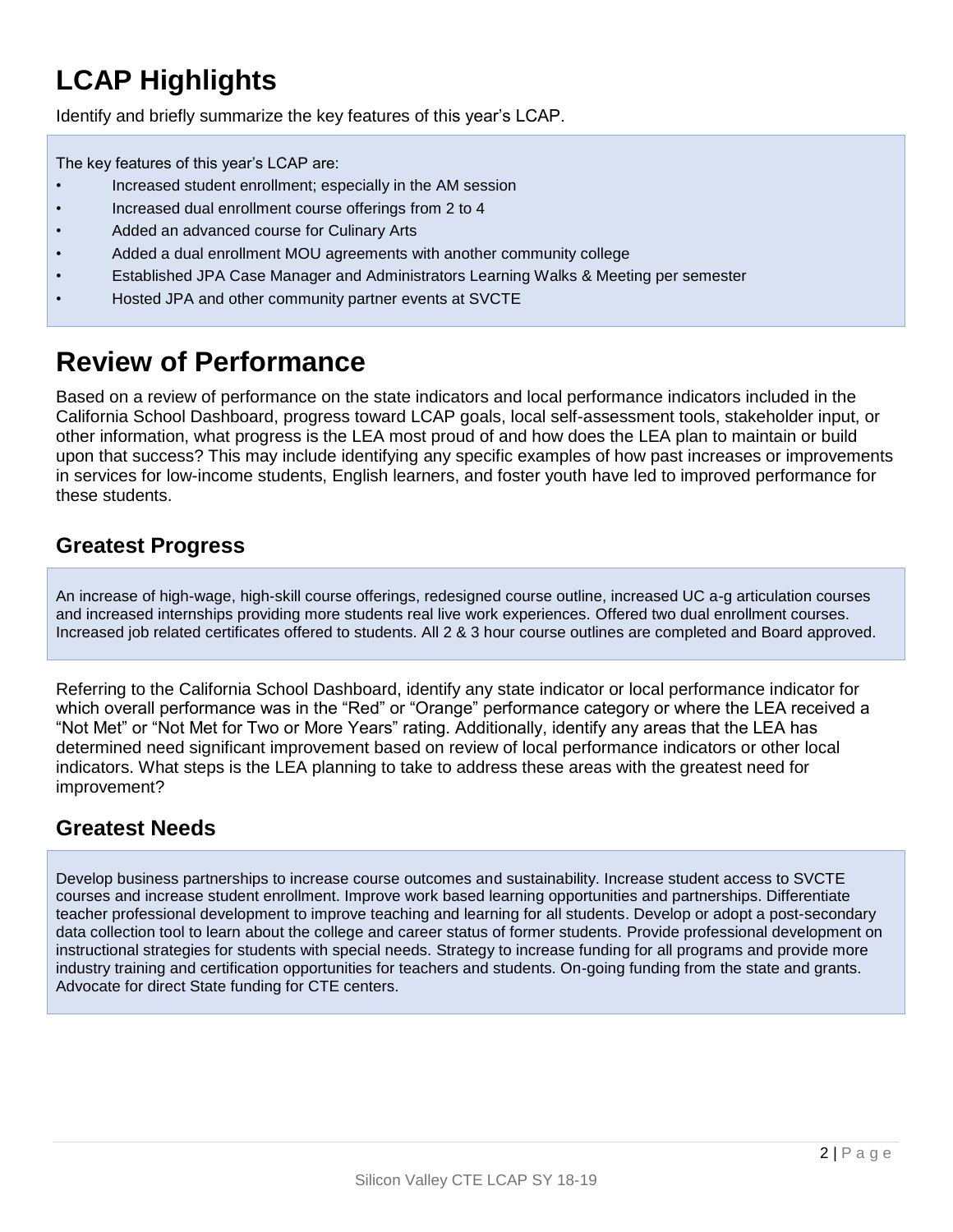Referring to the California School Dashboard, identify any state indicator for which performance for any student group was two or more performance levels below the "all student*"* performance. What steps is the LEA planning to take to address these performance gaps?

#### **Performance Gaps**

Provide options for 24 CTE programs, college and career planning, and internships. Increase the number of students attending SVCTE to earn CTE credentialing for college and career readiness.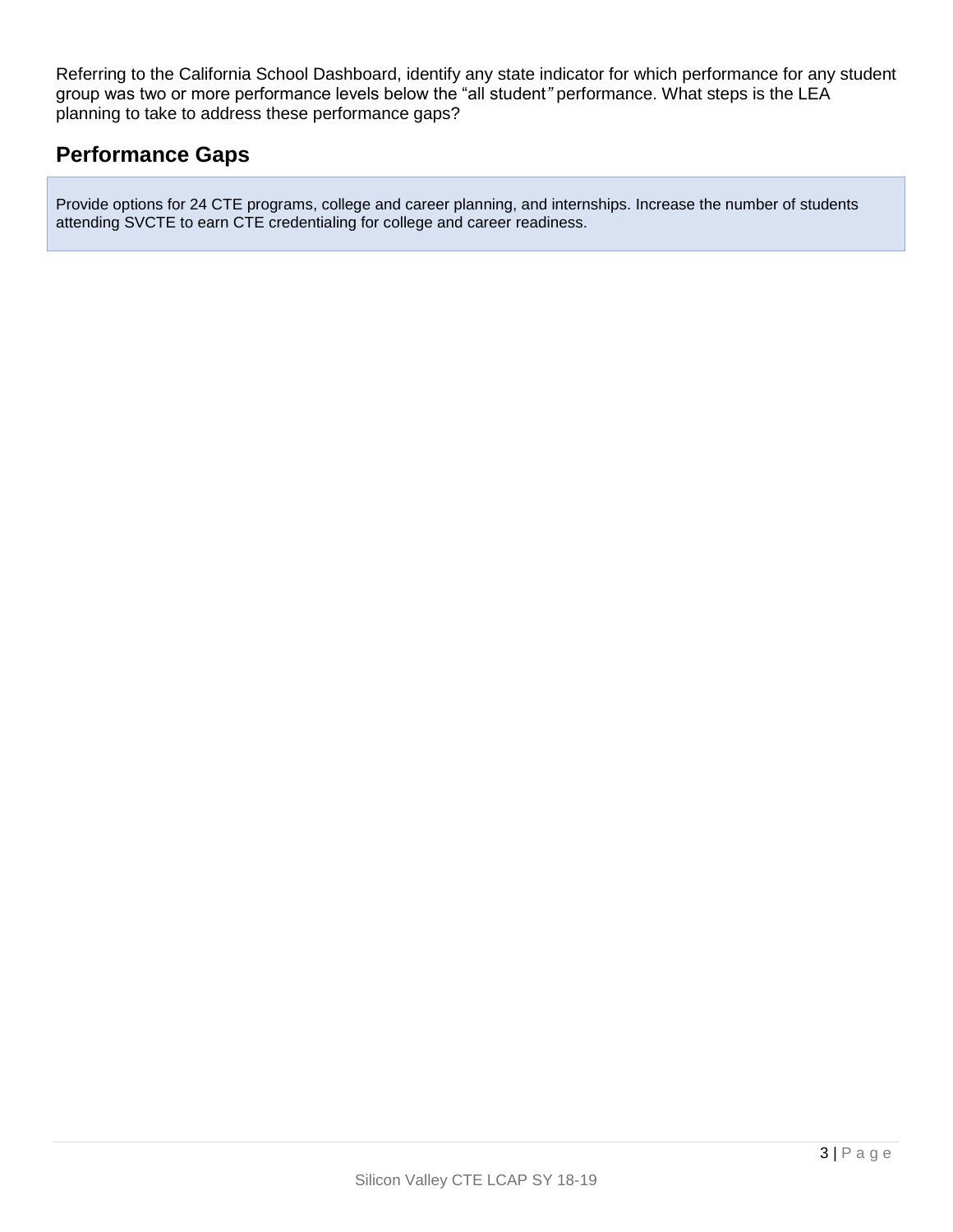# **Annual Update**

# **LCAP Year Reviewed: 2018-19**

Complete a copy of the following table for each of the LEA's goals from the prior year LCAP. Duplicate the table as needed.

# **Goal 1**

**Conditions of Learning** *(State priorities 1, 2 & 7)***:** 

- 1. Teachers will be appropriately assigned and fully credentialed in CTE Model Curriculum Standards and course requirements
	- a) Every student has access to standards-aligned instructional materials
	- b) Ensure that facilities are maintained and in good repair
- 2. Implementation of the state CTE standards and performance standards to allow students to access Common Core State Standards (CCSS) and Next Generation Science Standards (NGSS) for all students
- 7. Access to a broad course of study and programs for all students including technology and relevant curriculum

State and/or Local Priorities addressed by this goal:

State Priorities: 1, 2, 7

### **Annual Measurable Outcomes**

#### Expected Actual Actual Actual Actual Actual Actual Actual Actual Actual Actual Actual Actual Actual Actual Actual Actual Actual Actual Actual Actual Actual Actual Actual Actual Actual Actual Actual Actual Actual Actual Act

- 1. 100% SVCTE teachers are fully credentialed as measured by CTC, Williams Act report approved credentialing agency, CTE industry teacher standards and MetroED teacher qualification requirements. 97% of students will have access to standards-aligned instructional materials as measured by Williams Act Textbook Inventory (updated annually every fall).
- 2. 97% of MetroED's facilities will be maintained and in good repair as measured by facility reports.
- 3. 100% of facility repairs will be *prioritized* and include an action plan with timeline that is communicated to key stakeholders.
- 4. Increase student internships to include more classes and opportunities
- 5. Increase UC a-g Approved Courses by 3%; 21 and dual UC for 2-3 classes.
- 6. Increase entry-level employment skills in industry upon graduating from high school by measuring number of students placed in internships and workforce.

- 100% (30) of SVCTE teachers are appropriately assigned and fully credentialed as measured by California Teacher Commission, Ventura COE, approved credentialing agency, CTE industry teacher standards and MetroED teacher qualification requirements.
- 100% of students have access to standards-aligned instructional materials.
- 80% of MetroED's facilities are maintained and in good repair as measured by safety standards, facility reports, walk-throughs and by FIT State report.
- Repairs are identified, a process and protocol leads to action steps.
- Analyzed process for internship MOUs to determine need for 2019- 20; increased job shadowing and internship sites for various pathways by an estimated 5%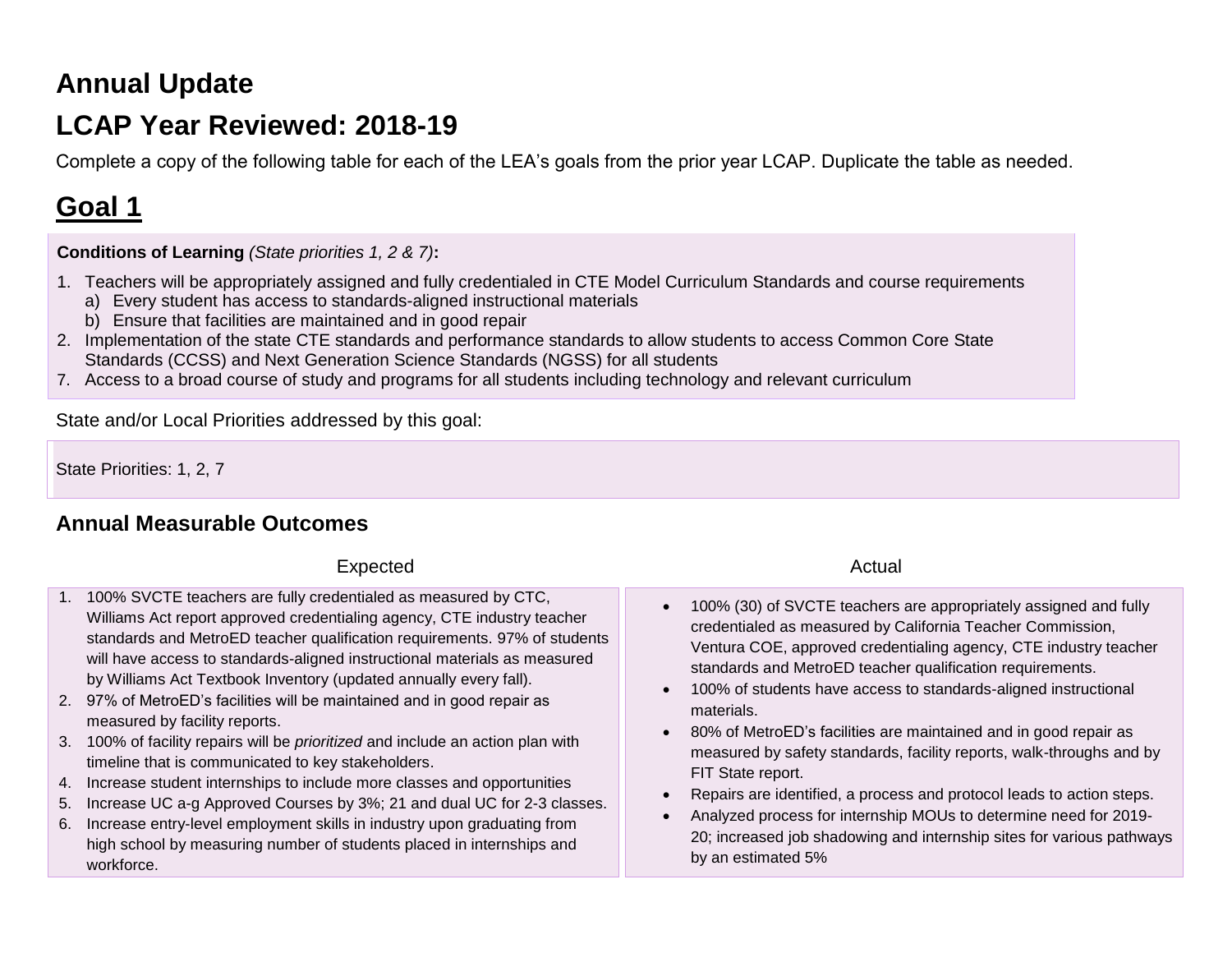#### Expected Actual Actual Actual Actual Actual Actual Actual Actual Actual Actual Actual Actual Actual Actual Actual Actual Actual Actual Actual Actual Actual Actual Actual Actual Actual Actual Actual Actual Actual Actual Act

#### 7. Increase articulation agreements and implement dual enrollment option by 3 classes.

- 8. Increase student retention from time of application and acceptance to the first day of school by 15%.
- 9. Course Completion rate: 85%
- 10. Course outline completion: 95%

- AM schedule implemented and AM & PM enrollment balanced.
- 2 new UC a-g courses approved Medical Health has dual approval (d & g) and Metals Technology has d & g approval.
- 1 new dual enrollment agreement and class; Sports Medicine and Kinesiology with Foothill Community College.
- Increased and maintained Fall enrollment from 1361 (2017) to 1382 (2018).
- Course Completion Rate: 93%
- Course outline completion: 100%



**SILICON VALLEY CTE** DATA REPORT 2018

Enrollment Total: 1523

2hr. AM: 777 Students

3hr. PM: 746 Students

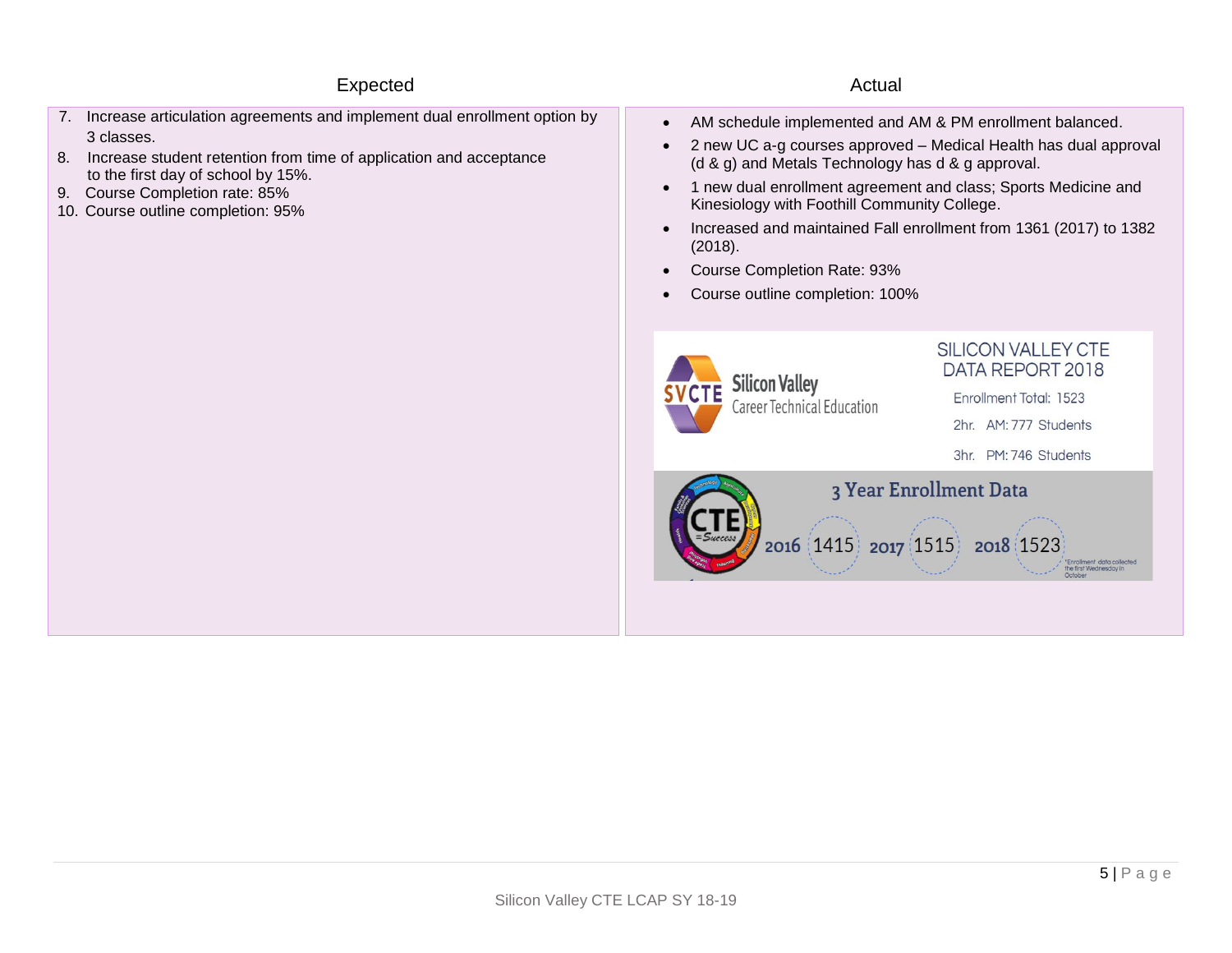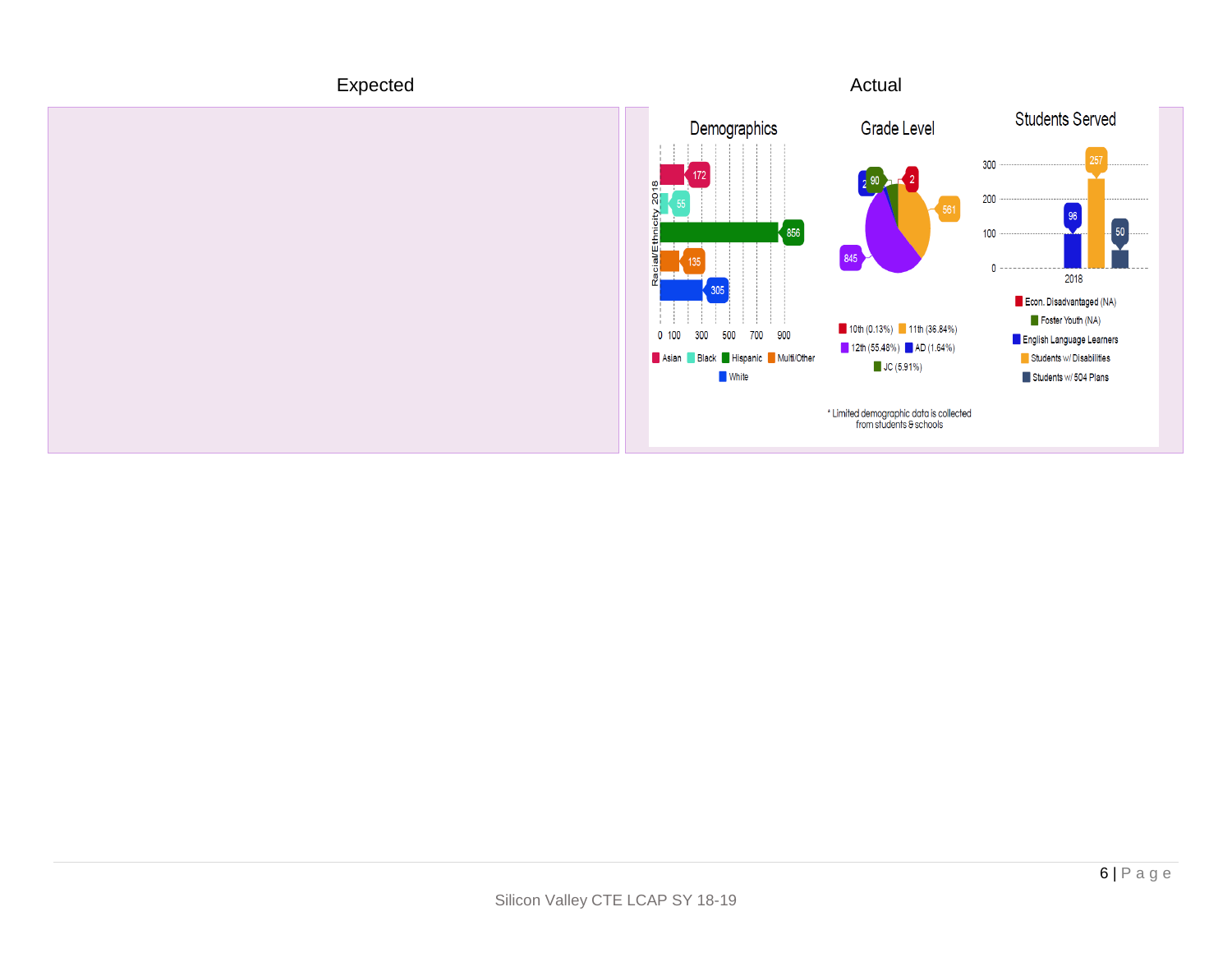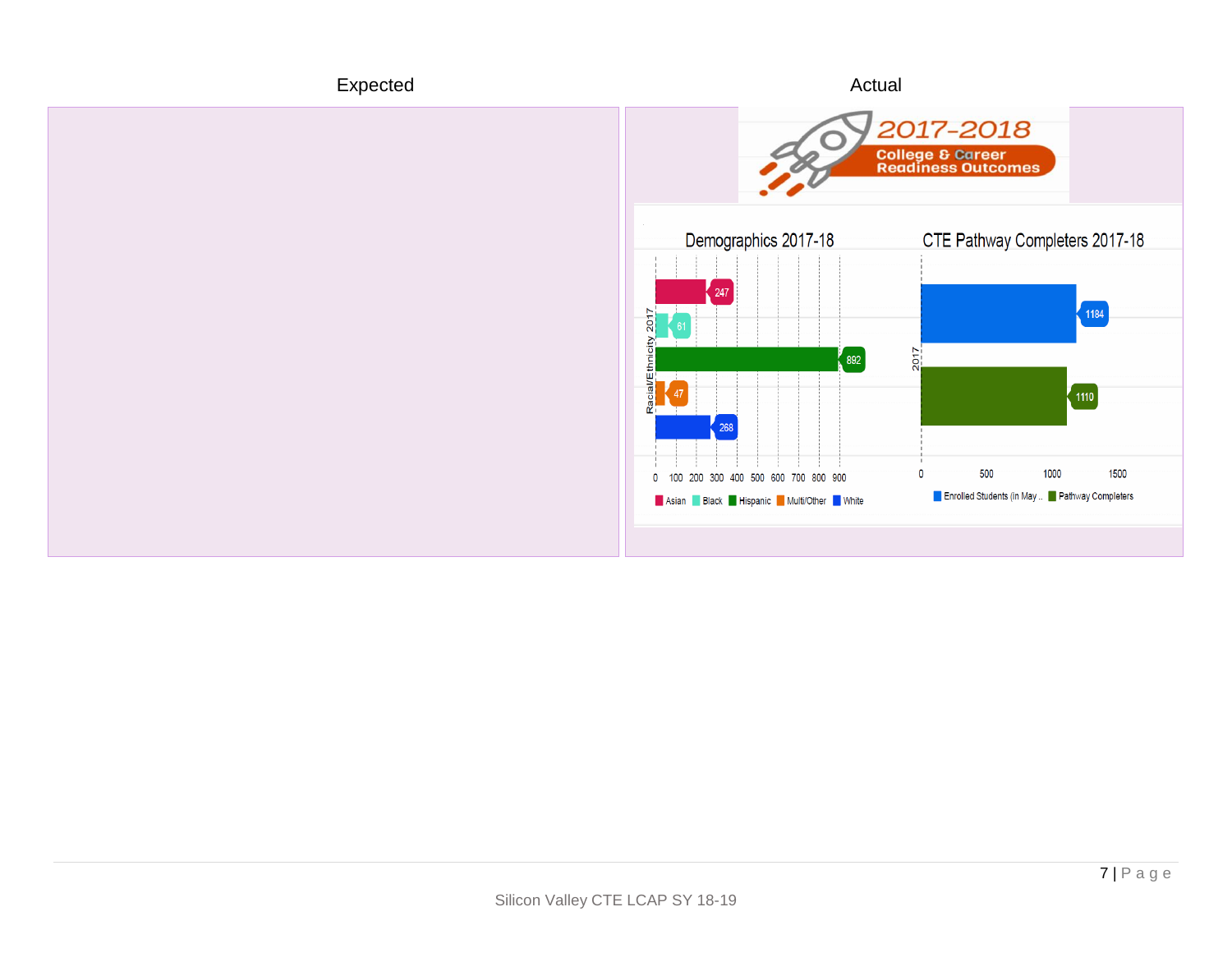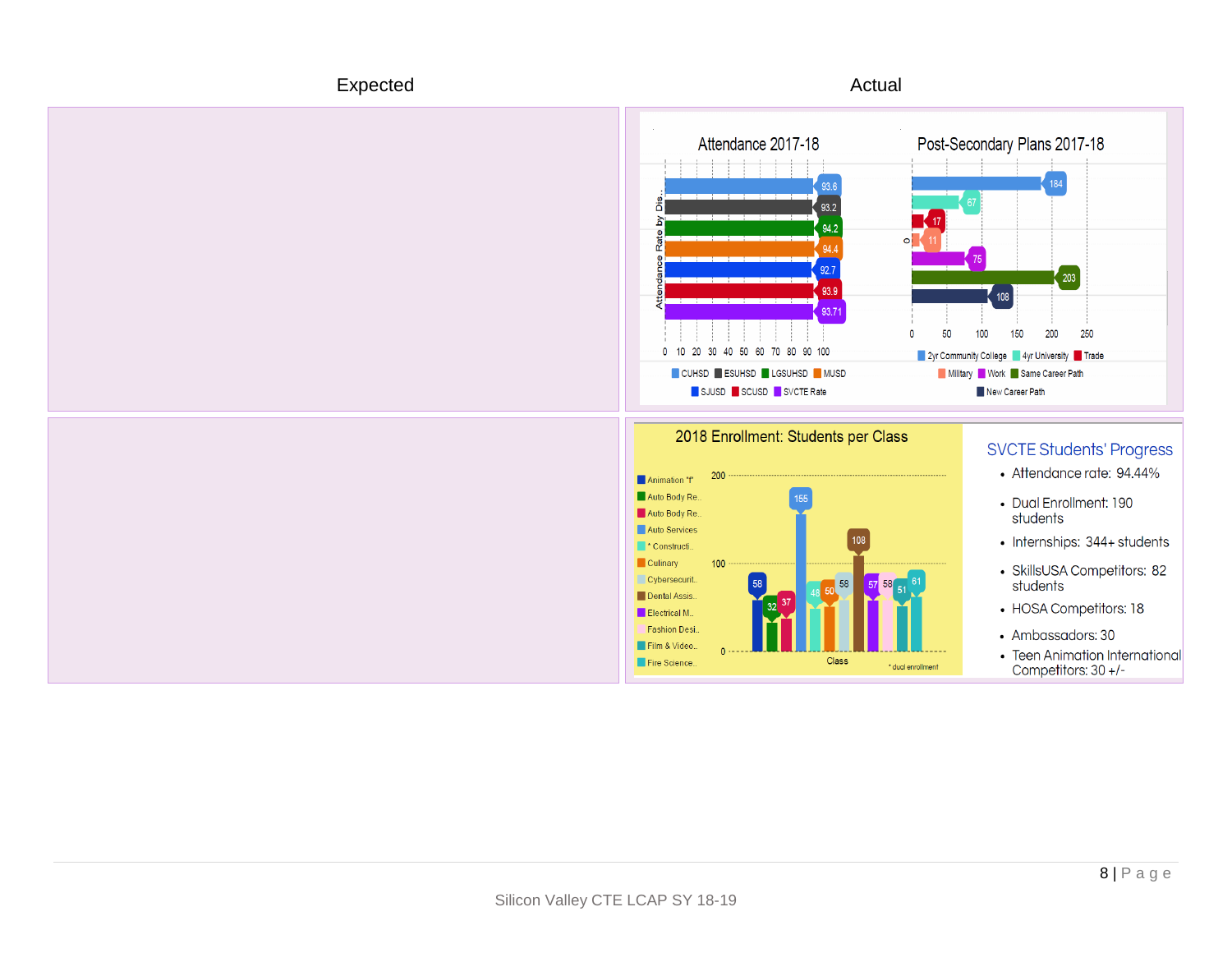# **Actions / Services**

## **Action 1**

| Planned<br><b>Actions/Services</b>                                                                                                                                                                                                                                                                                 | Actual<br>Actions/Services                                                                                                                                                                          | <b>Budgeted</b><br>Expenditures | <b>Estimated Actual</b><br><b>Expenditures</b> |
|--------------------------------------------------------------------------------------------------------------------------------------------------------------------------------------------------------------------------------------------------------------------------------------------------------------------|-----------------------------------------------------------------------------------------------------------------------------------------------------------------------------------------------------|---------------------------------|------------------------------------------------|
| Attract, develop and retain talented staff<br>through a high quality standardized hiring<br>process that screens, interviews, and offers<br>employment to qualified candidates and highly<br>qualified CTE instructor, support staff, and<br>management.                                                           | <b>Completed Summer 2018</b><br>Hired a new principal in 09/2018<br>Hired a new program representative 12/2018<br>Hired a new CTE teacher Jan. 2018<br>Continued with STEAM specialist              | \$336,000                       | \$390,000                                      |
| Ensure students have access to clean, safe,<br>well-maintained facilities. Replace the 12000<br>volt electrical switch. Retrofit building 500 and<br>parking lot lighting. Continue deferred<br>maintenance projects (lighting, roofing,<br>painting, etc.). Add updated map and new<br>signage throughout campus. | Switch gear to be replaced Summer 2019.<br>Water main repaired Fall 2018.<br>New campus signage Winter 2018.<br>On-going maintenance prioritized by safety<br>and usability.<br>New campus cameras. | \$700,00                        | \$60,000                                       |
| Increase UC a-g Approved Courses to 21<br>courses.                                                                                                                                                                                                                                                                 | 18 courses; 1 course eliminated UC status<br>(Culinary Arts); added 2 dual UC status to<br>pathways                                                                                                 | \$102,000                       | \$25,000                                       |
| Revise district and school strategic plan and<br>align resources to the strategic plan and LCAP<br>by monitoring and adjusting goals to meet the<br>needs of students.                                                                                                                                             | Updated strategic plan and developed new<br>goals. Continuous improvement by analyzing<br>actions to goals and measuring success;<br>adjusting action steps as needed.                              | \$20,000                        | \$20,000                                       |
| <b>Build Mechatronics class</b>                                                                                                                                                                                                                                                                                    | Completed                                                                                                                                                                                           | \$140,000                       | \$167,084                                      |
| Implement Google Classroom features<br>(SIS/LMS)                                                                                                                                                                                                                                                                   | Completed                                                                                                                                                                                           | \$125,000                       | \$125,000                                      |

## **Analysis**

Describe the overall implementation of the actions/services to achieve the articulated goal.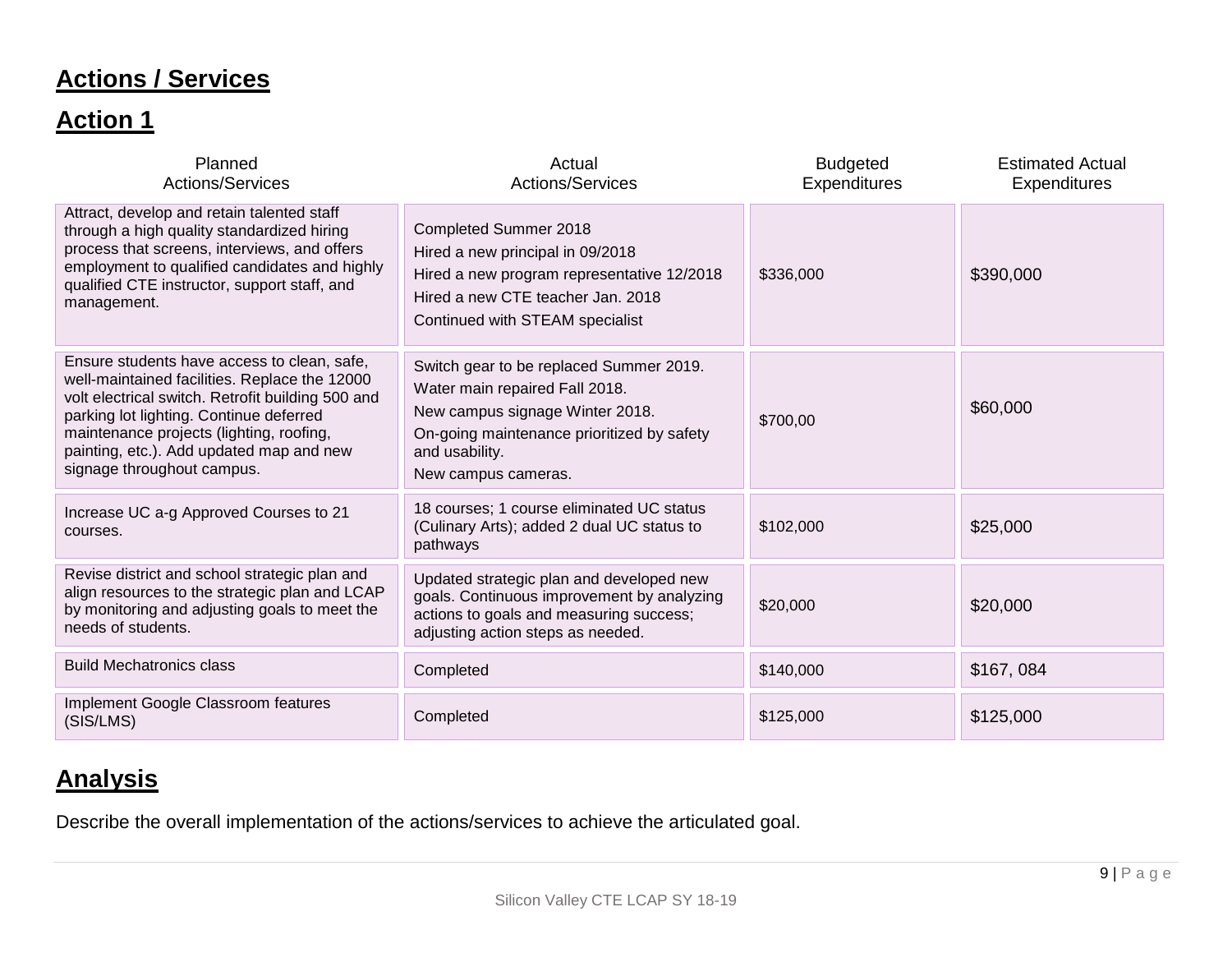Actions and services for this goal were generally implemented as planned with a few exceptions primarily due to timelines for hiring staff and unanticipated needs for additional staff or resources to support full implementation. Funding impacted how the goals were implemented and who was responsible for some projects. This was as a result of changes in staffing due to funding and other reasons. Grants for proposed projects were decreased and projects were delayed as a result. A shift in priorities influenced a few plans and are postponed until additional funding is available.

Describe any changes made to this goal, expected outcomes, metrics, or actions and services to achieve this goal as a result of this analysis and analysis of the LCFF Evaluation Rubrics, as applicable.

Changes were not made to the goals from prior years. Goals were added based on the needs of students for the new school year after data analysis and funding changes. The strategic plan and WASC action plan determined goals for revision, including adding new goals to meet the needs of all students. There are not significant changes to this year's LCAP revision. In this LCAP version, additional data is reported and aligned to the California College and Career Dashboard that support comprehensive school districts CC Dashboard outcomes.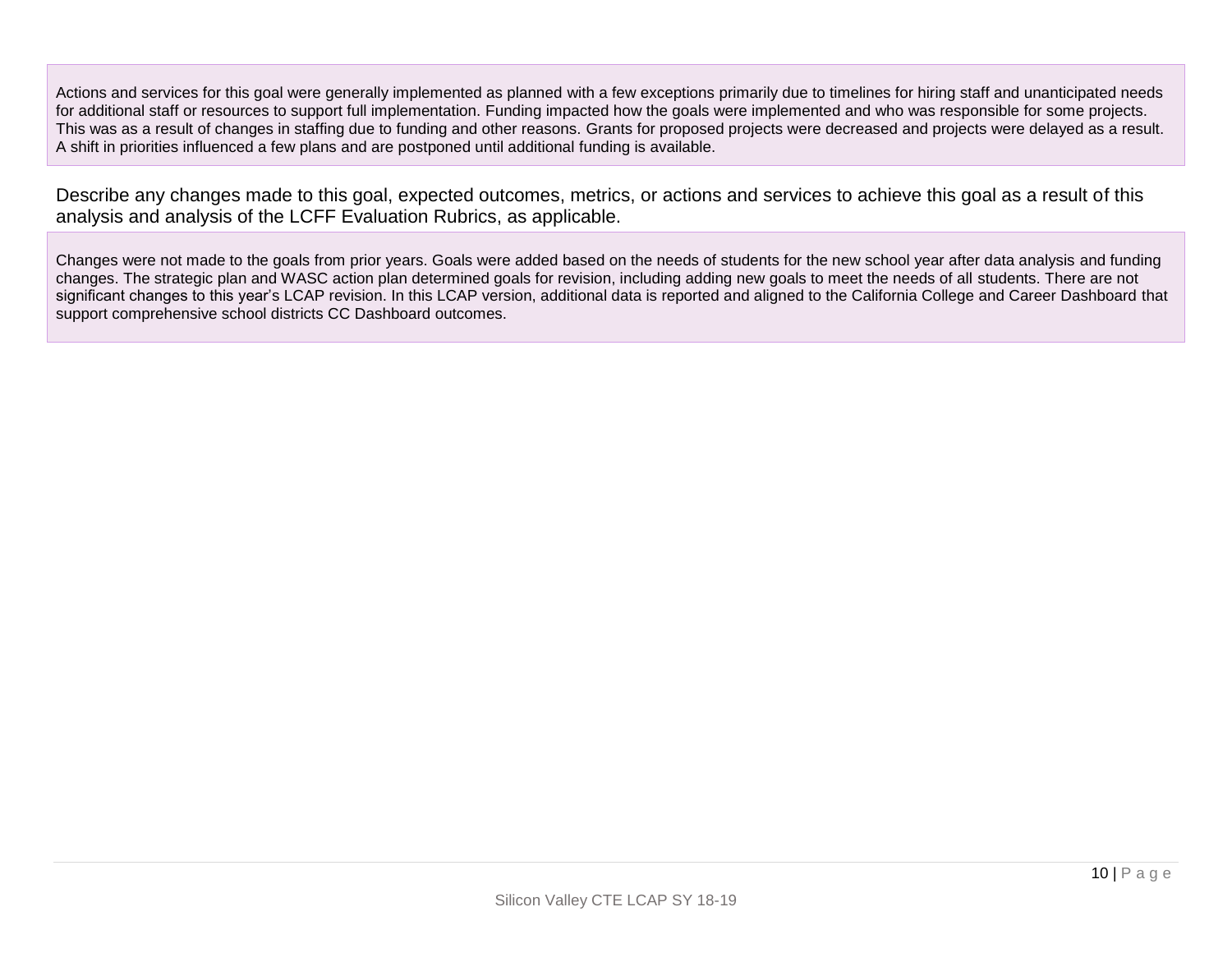# **Goals, Actions, & Services 1**

Strategic Planning Details and Accountability Complete a copy of the following table for each of the LEA's goals.

(Select from New Goal, Modified Goal, or Unchanged Goal)

#### *Unchanged Goal*

#### **Goal 1**

**Conditions of Learning** *(State priorities 1, 2 & 7)*: College and Career Readiness:

1. Teachers will be appropriately assigned and fully credentialed in CTE Model Curriculum Standards and course requirements

a) Every student has access to standards-aligned instructional materials

b) Ensure that facilities are maintained and in good repair

2. Implementation of the state CTE standards and performance standards to allow students to access Common Core State Standards (CCSS) and

Next Generation Science Standards (NGSS) for all students.

7. Access to a broad course of study and programs for all students

### **State and/or Local Priorities addressed by this goal:**

State Priorities: 1, 2 & 7

Local Priorities: Implement a student accountability framework to gather and analyze data to drive decisions. Increase UC a-g course approvals and provide rigorous instruction that will enable students to complete CTE course(s) prepared for college and career.

### **Identified Need:**

Identified a need to create a rigorous CTE course of study aligned to CTE, CCSS, and NGSS state standards. Curriculum is not consistently aligned to standards. Goal to provide all students access to resources for their course with the option to earn certificate(s) and participate in course related extra-curricular activities in a safe and industry equipped facility.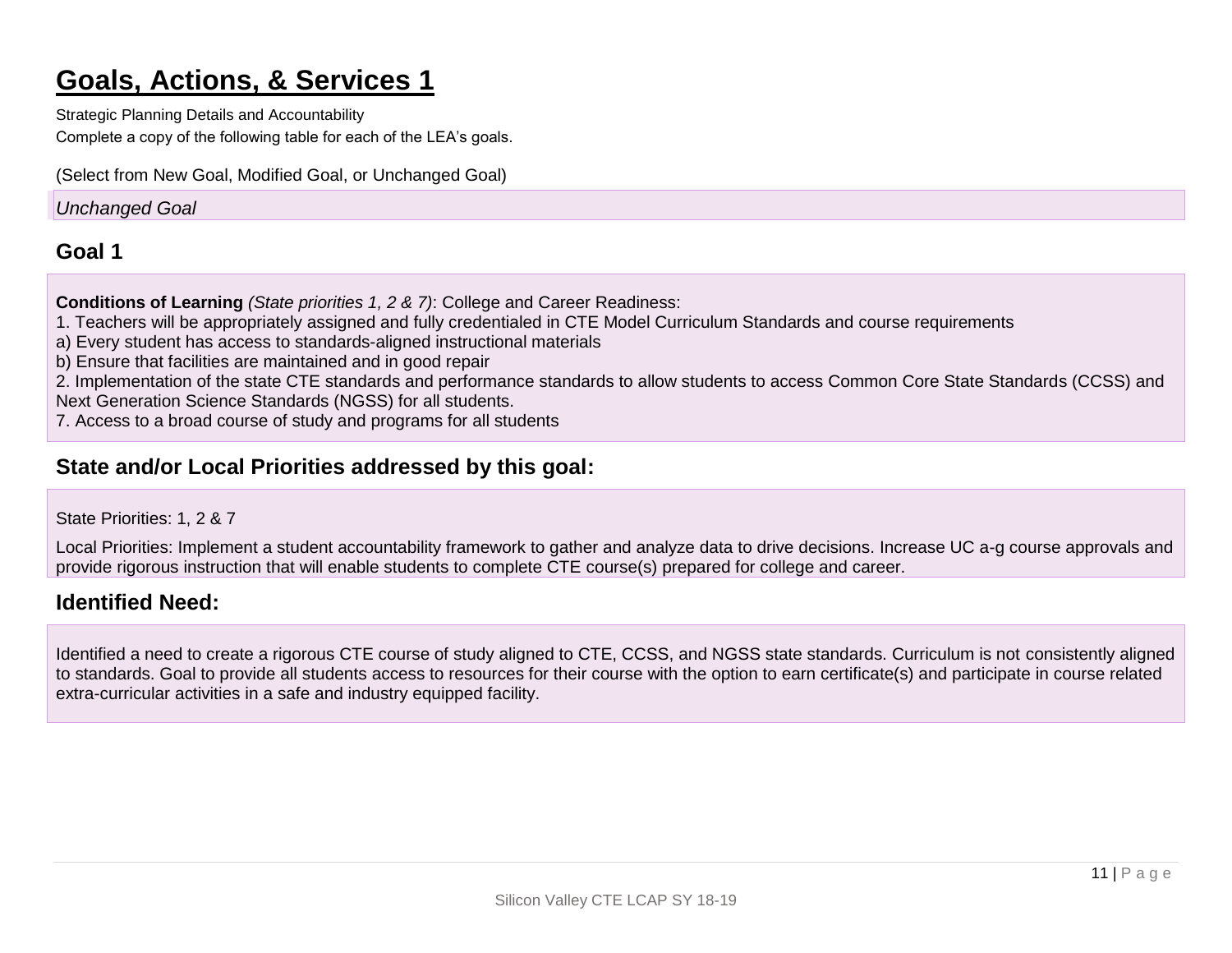### **Expected Annual Measurable Outcomes 1**

| Metrics/Indicators                                                                             | <b>Baseline</b> | 2017-18 | 2018-19 | 2019-20 |
|------------------------------------------------------------------------------------------------|-----------------|---------|---------|---------|
| Cleared teacher<br>credentialed in CTE<br>$30 - 30$ teachers<br>credentialed                   | 100             | 100     | 100     | 100     |
| Student access to<br>instructional material &<br>equipment                                     | 75              | 85      | 95      | 100     |
| Facilities are safe and<br>conducive for teaching<br>and learning                              | 70              | 70      | 80      | 90      |
| Access to Google<br><b>Classroom Features</b>                                                  | $\mathbf 0$     | 50      | 75      | 100     |
| Collect & Disaggregate<br><b>CDE CCR Dashboard</b><br>Indicators (current and<br>3 year trend) | $\overline{0}$  | 50      | 75      | 100     |

#### **Planned Actions / Services**

Complete a copy of the following table for each of the LEA's Actions/Services. Duplicate the table, including Budgeted Expenditures, as needed.

#### **Action 1**

For Actions/Services not included as contributing to meeting the Increased or Improved Services Requirement:

#### **Students to be Served:**

**Location(s):** (Select from All Schools, Specific Schools, and/or Specific Grade Spans):

(Select from All, Students with Disabilities, or Specific Student Groups)

*All students School - SVCTE*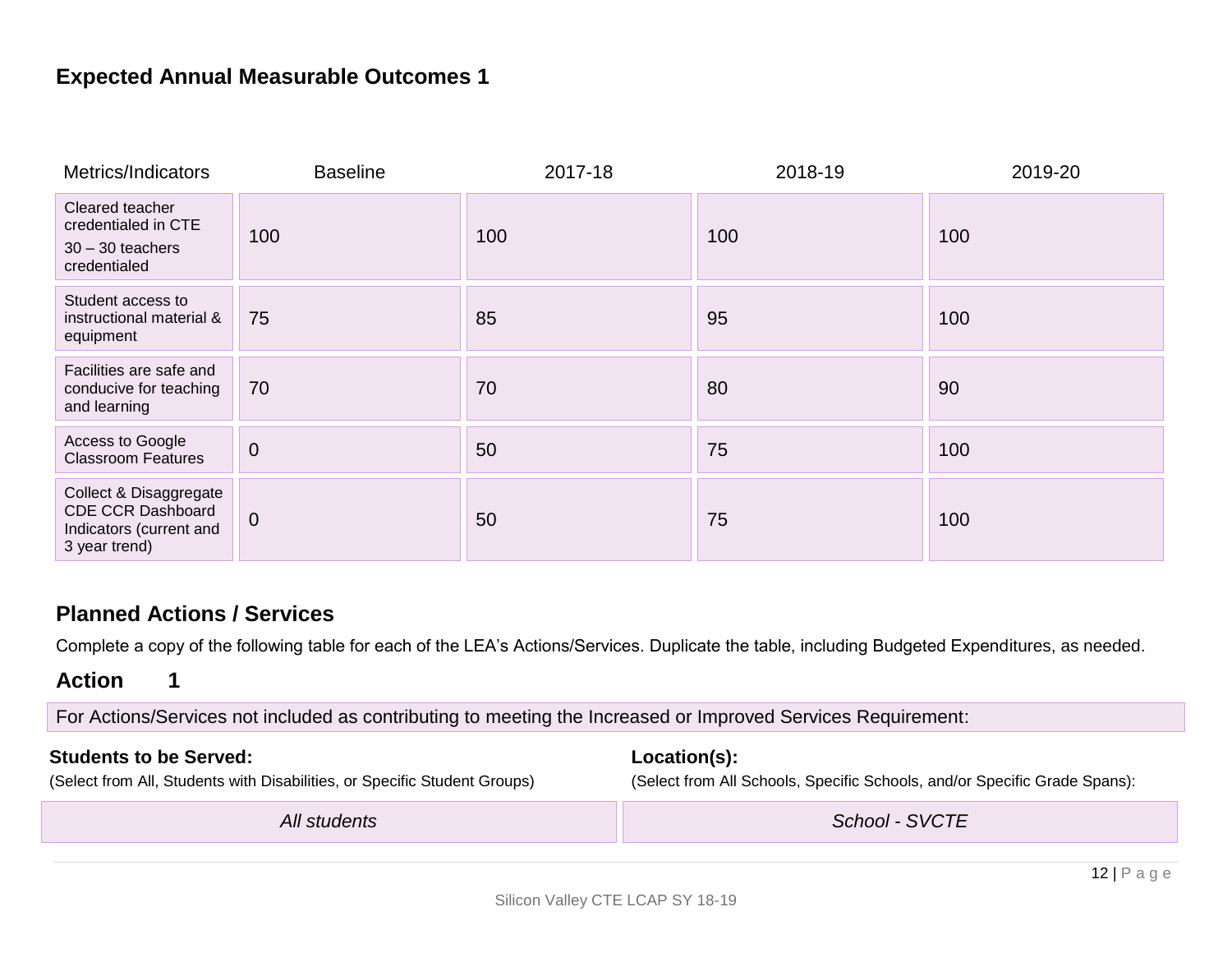### **Actions/Services**

| Select from New, Modified, or Unchanged                                                              | Select from New, Modified, or Unchanged                                                                                                                           | Select from New, Modified, or Unchanged                                                                                                                           |
|------------------------------------------------------------------------------------------------------|-------------------------------------------------------------------------------------------------------------------------------------------------------------------|-------------------------------------------------------------------------------------------------------------------------------------------------------------------|
| for 2017-18                                                                                          | for 2018-19                                                                                                                                                       | for 2019-20                                                                                                                                                       |
| <b>Modified</b>                                                                                      | <b>Modified</b>                                                                                                                                                   | Unchanged                                                                                                                                                         |
| 2017-18 Actions/Services                                                                             | 2018-19 Actions/Services                                                                                                                                          | 2019-20 Actions/Services                                                                                                                                          |
| Provide PD to teachers that enables them to create<br>cross curricular units with other CTE courses. | New Teacher mentor program (4 teacher mentor<br>stipends).                                                                                                        | New Teacher mentor program (3 teacher mentors).                                                                                                                   |
| Principal Collaborative PLC - building teacher                                                       | Principal Collaborative PLC - building teacher                                                                                                                    | Principal Collaborative PLC - building teacher                                                                                                                    |
| leadership capacity; SIS trainers.                                                                   | leadership capacity.                                                                                                                                              | leadership capacity.                                                                                                                                              |
| Redesign the AM session to 2 hours; modify the                                                       | Continue to develop CTE Model curriculum                                                                                                                          | Continue to develop CTE Model curriculum aligned                                                                                                                  |
| curriculum to 340 hours.                                                                             | aligned to CCSS Standards and NGSS.                                                                                                                               | to CCSS Standards and NGSS.                                                                                                                                       |
| Use the 11 Elements Course Review to determine                                                       | Use the 11 Elements Course Review to determine                                                                                                                    | Use the 11 Elements Course Review to determine                                                                                                                    |
| the strengths, areas of improvement and action                                                       | the strengths, areas of improvement and action                                                                                                                    | the strengths, areas of improvement and action                                                                                                                    |
| steps to provide a high quality course.                                                              | steps to provide a high quality course.                                                                                                                           | steps to provide a high quality course.                                                                                                                           |
| Determine facilities needing immediate repairs and                                                   | Determine facilities needing immediate repairs                                                                                                                    | Determine facilities needing immediate repairs and                                                                                                                |
| service to improve the conditions of the classroom                                                   | and service to improve the conditions of the                                                                                                                      | service to improve the conditions of the classroom                                                                                                                |
| environment and prioritize and create an action plan                                                 | classroom environment and prioritize and create                                                                                                                   | environment and prioritize and create an action                                                                                                                   |
| to support new programs.                                                                             | an action plan.                                                                                                                                                   | plan.                                                                                                                                                             |
| Implement 1-2 dual enrollment course offerings.                                                      | Increase number of college credit course offerings<br>by two.                                                                                                     | Increase number of college credit course offerings<br>by two.                                                                                                     |
| Gather and align some data used for CA College and                                                   | Gather and align relevant data used for CA                                                                                                                        | Gather and align relevant data used for CA College                                                                                                                |
| Career Indicator (CCR) to local indicators of                                                        | College and Career Indicator (CCR) to local                                                                                                                       | and Career Indicator (CCR) to local indicators of                                                                                                                 |
| success.                                                                                             | indicators of success.                                                                                                                                            | success.                                                                                                                                                          |
| Intentionally left blank                                                                             | Provide PD to teachers that enables them to<br>create cross curricular units with other CTE<br>courses and increase Google Classroom skills for<br>optimal usage. | Provide PD to teachers that enables them to create<br>cross curricular units with other CTE courses and<br>increase Google Classroom skills for optimal<br>usage. |
| Intentionally left blank                                                                             | Develop advanced course outlines                                                                                                                                  | Develop advanced course outlines                                                                                                                                  |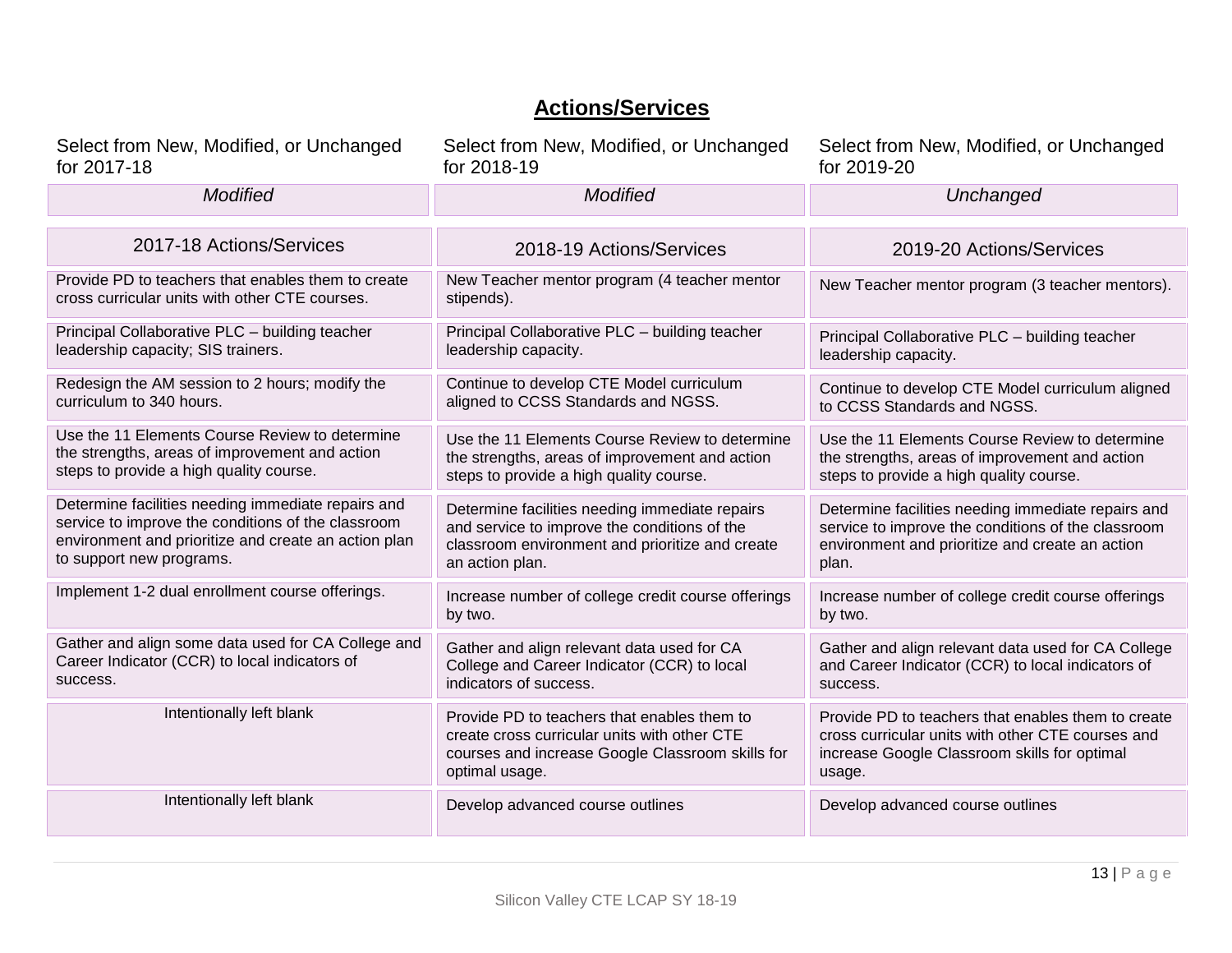### **Budgeted Expenditures**

| Year                       | 2017-18                         | 2018-19                    | 2019-20           |
|----------------------------|---------------------------------|----------------------------|-------------------|
| Amount                     | \$190,00                        | \$140,000                  | \$150,000         |
| Source                     | General, Building Funds & CTEIG | General and Building Funds | General and CTEIG |
| <b>Budget</b><br>Reference | Funds 010 & 210                 | Funds 010 & 210            | Funds 010 & 387   |

# **GOAL 2**

**Pupil Outcomes** *(State priorities 4):*

**Student achievement** as measured by performance of students who are "college and career ready, the number of students who pass a dual enrollment course and receive college credit.

- a. % of students completed CTE or UC a-g courses
- b. % of students demonstrating college preparedness as measured by:
	- i. Number of completers
	- ii. Number of interns
	- iii. Number of industry certificates
- c. Evaluate qualitative information from Program Quality Assessments (PQA's) and Employer Advisory Boards (EABs)
- d. Seek feedback from all of our stakeholders administrators, teachers, bargaining unit and other school personnel
- e. Collect data on local priorities including:
	- iv. Courses in each industry sector
	- $v.$  12<sup>th</sup> grade post-secondary plans
	- vi.  $12<sup>th</sup>$  grade high school graduation

### **State and/or Local Priorities addressed by this goal:**

**State Priorities: 1, 2 & 7**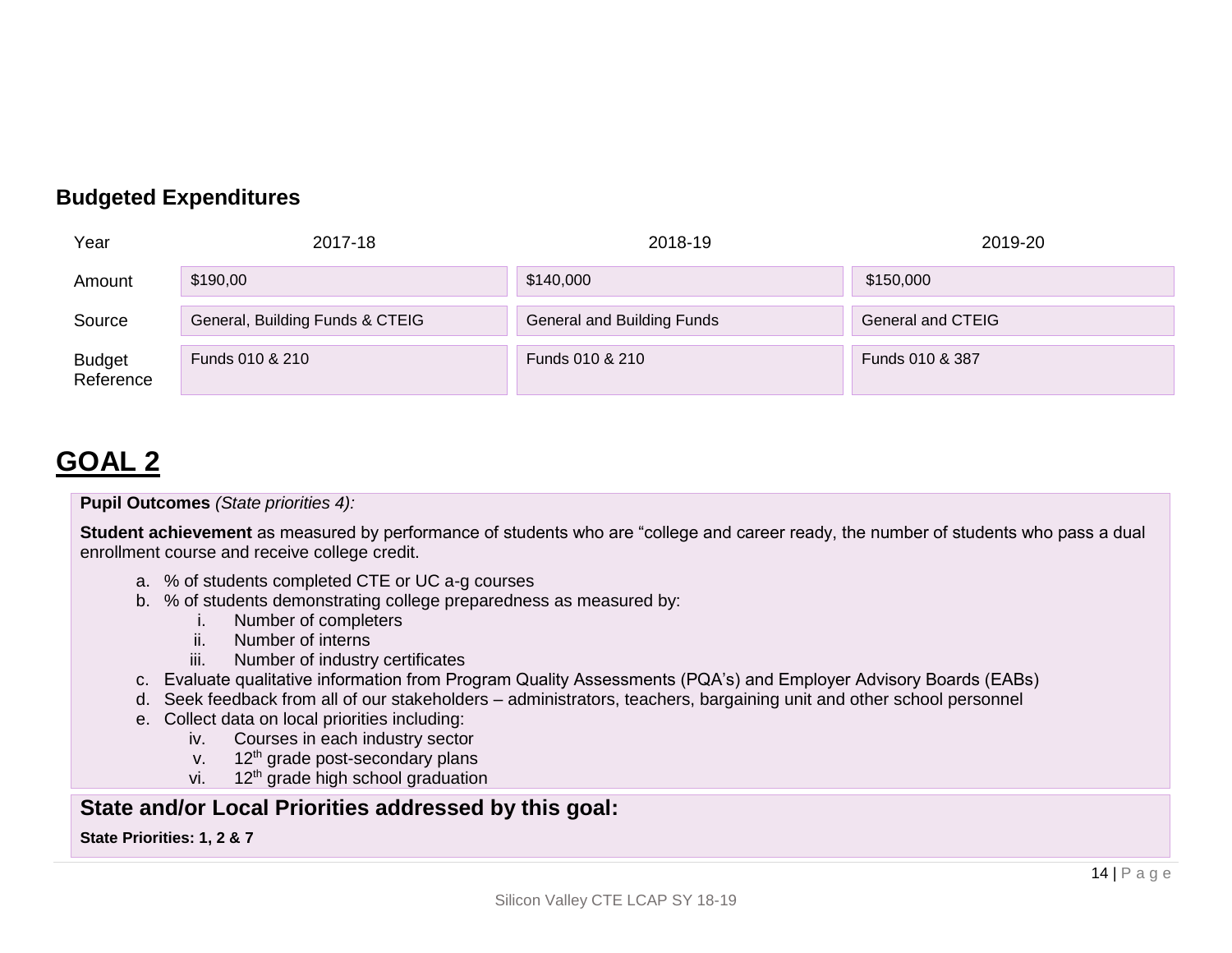**Local Priorities**: Implement a student accountability framework to gather and analyze data to drive decisions. Increase UC a-g course approvals and provide rigorous instruction that will enable students to complete CTE course(s) prepared for college.

### **ANNUAL MEASURABLE OUTCOMES**

#### EXPECTED ACTUAL AND THE SERVICE SERVICES AND ACTUAL ACTUAL ACTUAL ACTUAL ACTUAL ACTUAL ACTUAL ACTUAL ACTUAL ACTUAL ACTUAL ACTUAL ACTUAL ACTUAL ACTUAL ACTUAL ACTUAL ACTUAL ACTUAL ACTUAL ACTUAL ACTUAL ACTUAL ACTUAL ACTUAL AC

- 1. 75% of students complete CTE sequence or UC a-g courses as measured by number of students enrolled in SVCTE UC a-g courses and/or a CTE sequence of courses.
- 2. 80% of students will demonstrate college preparedness as measured by: CTE course completer, internship, and industry certification(s).
- 3. Evaluate the effectiveness of 100% of our CTE courses as measured by the PQA and EAB process. Summarize this analysis in a biennial review for each course.
- 4. Administer annual student, parent, teacher and staff surveys to track progress and identify areas for improvement.
- 5. Collect data on each program as measured by course enrollment, completers, industry certifications, internships and industry-related employment.
- 6. Expand access to enrollment and persistence in CTE courses by offering selected CTE courses to 10<sup>th</sup> graders.

- 83% 1<sup>st</sup> / 2<sup>nd</sup> semester UC a-g credits earned report (1267 students of total enrollment:1523)
- 78% 1<sup>st</sup> / 2<sup>nd</sup> semester Completers grade report (1184 students of 1523)
- 11 Elements bi-annual course review updated June 2019
- Student/Staff/Parent survey administered May 2019
- Collect end of the year data; on-going data collection and reporting to JPA districts and high school
- Data collected in Infinite Campus gradebook/CTE tab/enrollment
- Less than five  $10<sup>th</sup>$  grade students end of year 2019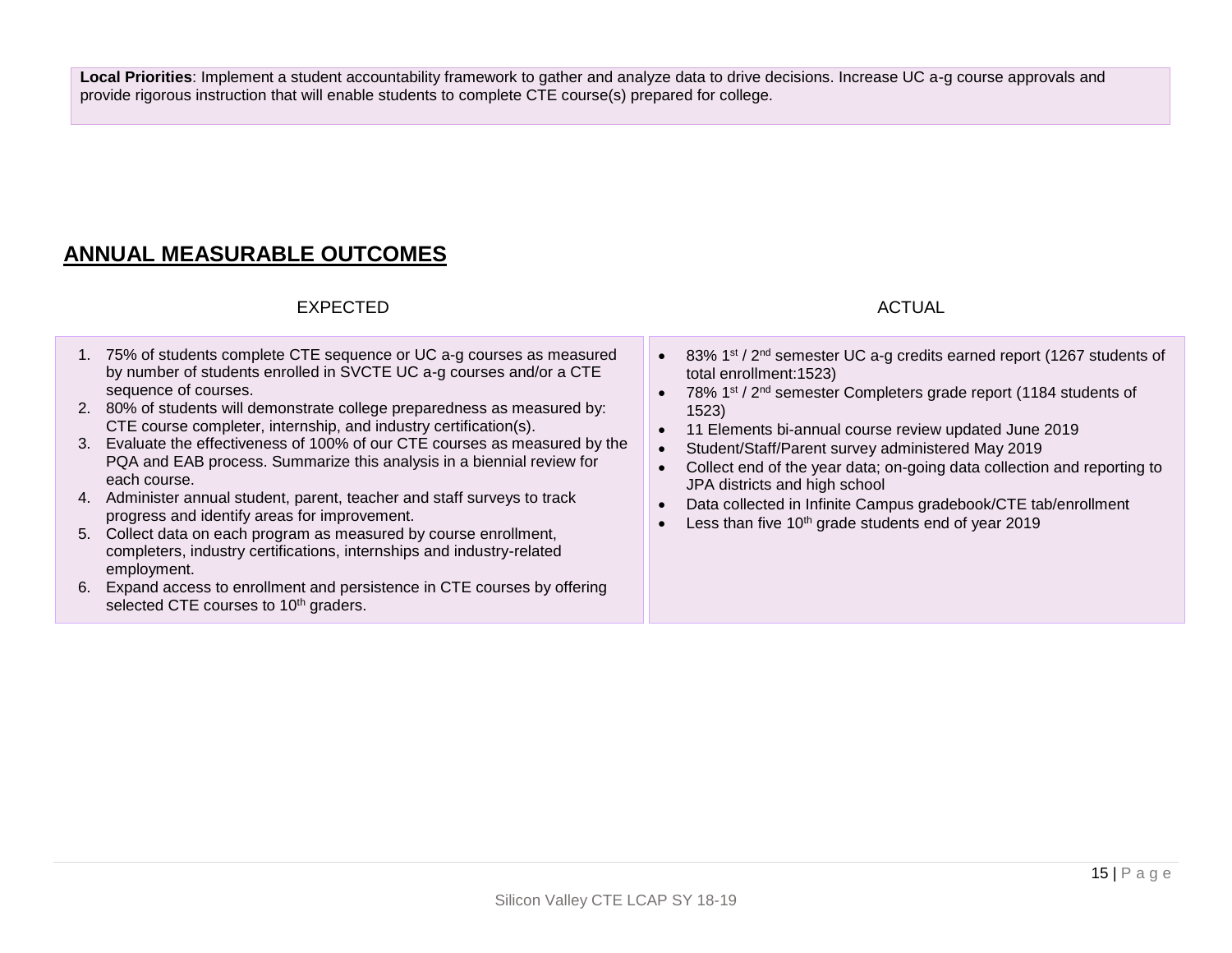### **Action 2**

| Planned<br><b>Actions/Services</b>                                                                                                                                                                                                                    | Actual<br>Actions/Services                                                                                                                                                                                                                          | <b>Budgeted</b><br><b>Expenditures</b> | <b>Estimated Actual</b><br>Expenditures |
|-------------------------------------------------------------------------------------------------------------------------------------------------------------------------------------------------------------------------------------------------------|-----------------------------------------------------------------------------------------------------------------------------------------------------------------------------------------------------------------------------------------------------|----------------------------------------|-----------------------------------------|
| Provide professional development and<br>collaboration time for teachers implementing<br>UC a-g approved course curriculum; created<br>a calendar                                                                                                      | Hired STEAM specialist to realign current<br>standards to meet A-G standards                                                                                                                                                                        | \$156,000                              | \$72,738                                |
| Clearly define CTE course sequences that<br>start in our K-12 JPA school districts and<br>articulate to our 12-14 community college<br>partners.                                                                                                      | Articulations are still in process with local<br>community colleges and sequencing with<br>JPA partners. Increased UC a-g approved<br>courses from 18 to 20 curricula and<br>launched 2 dual enrollment courses.                                    | \$26,905                               | \$26,905                                |
| Analyze the effectiveness of each CTE<br>course through the Program Quality<br>Assessment (PQA) and Employer Advisory<br>Board (EAB) process. Summarize key<br>findings from these processes in each<br>course's biennial review.                     | PQA completed.<br>The biannual report was completed,<br>2015/2016; 11 Elements April 2017;<br>biannual report June 2019                                                                                                                             | \$3,600                                | \$3,600                                 |
| Send out Climate Survey on three<br>consecutive occasions to elicit at least 40%<br>response from our external stakeholders<br>(parents and students) and at least 60%<br>response from our internal stakeholders<br>(teachers and staff).            | In progress, Staff Climate Survey November<br>2016, Student Interest Survey February<br>2017.<br>Youth Truth Staff and Student Survey<br>February 2018<br>MetroED Climate Survey January 2019<br>Youth Truth Staff and Student Survey March<br>2019 | \$1,900                                | \$1,900                                 |
| Collect End-of-Year Data on our SVCTE<br>students: enrollment, completers, industry<br>certifications, internships, and industry-<br>related employment. Compare this data to<br>previous years to see growth and areas for<br>improvement over time. | Created online system. Teachers enter<br>student data. Done May; new data entry for<br>May 2018. Programmer improved Survey<br>design to collect and disaggregate student<br>data.                                                                  | \$3,800                                | \$3,800                                 |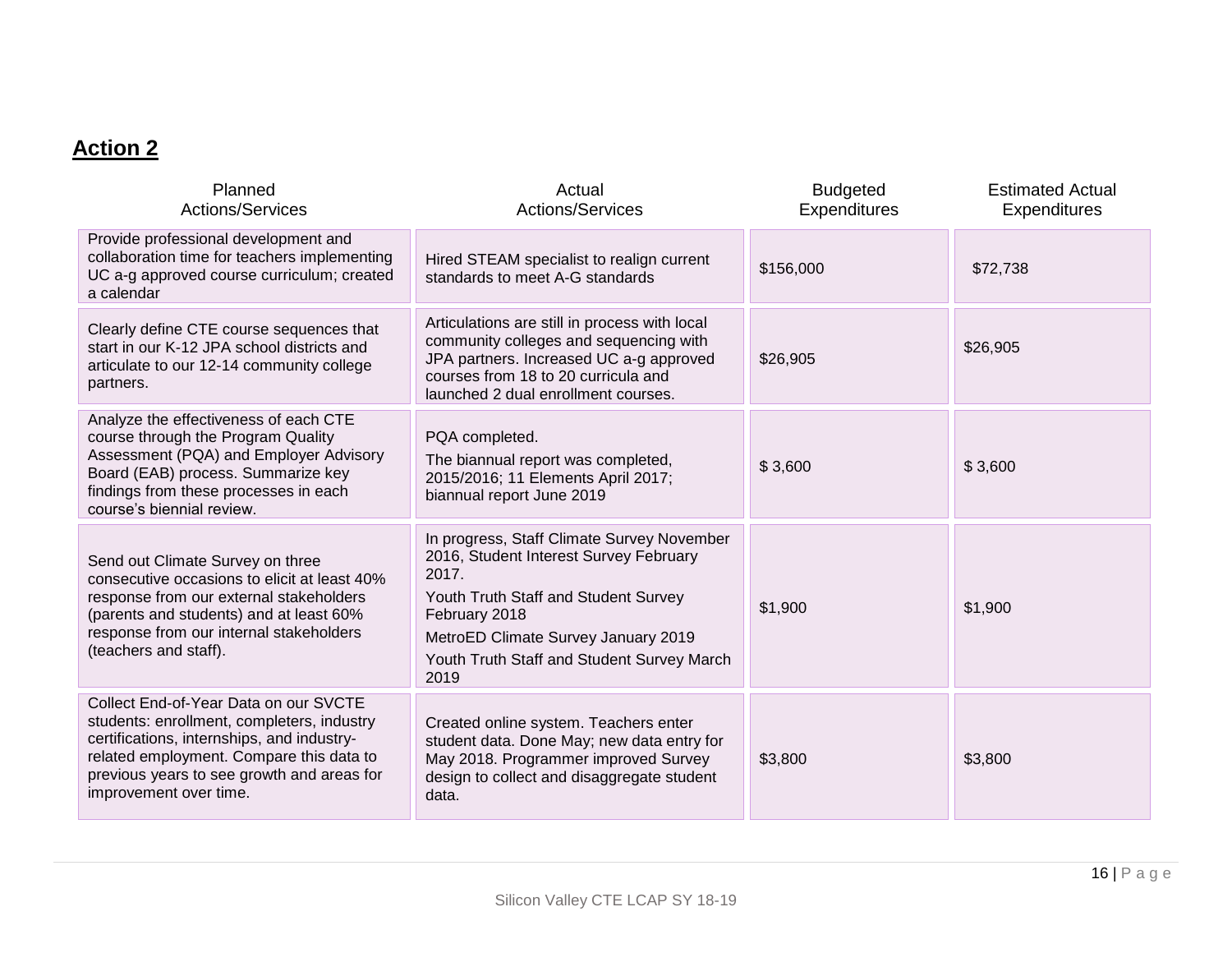### **Expected Annual Measurable Outcomes**

| Metrics/Indicators                                                     | <b>Baseline</b> | 2017-18 | 2018-19   | 2019-20   |
|------------------------------------------------------------------------|-----------------|---------|-----------|-----------|
| Increase course<br>completers                                          | 76.8%           | 78%     | 80%       | 85%       |
| Increase number of<br>students in internships                          | 24.8%           | 29%     | 33%       | 37%       |
| Increase number of<br>students participating in<br>work based learning | $\mathbf 0$     | 10%     | 10%       | 15%       |
| Increase industry<br>certificates                                      | 50 certs        | 60      | 62        | 65        |
| Increase dual enrollment<br>courses                                    | $\mathbf 0$     | 1 class | 2 classes | 3 classes |
| Increase UC a-g course<br>approvals                                    | 17              | 18      | 18        | 19        |
| Increase post-<br>secondary college and<br>trade admissions            | $\mathbf 0$     | 268     | 300       | 350       |

### **Planned Actions / Services**

### **Action 2**

For Actions/Services not included as contributing to meeting the Increased or Improved Services Requirement: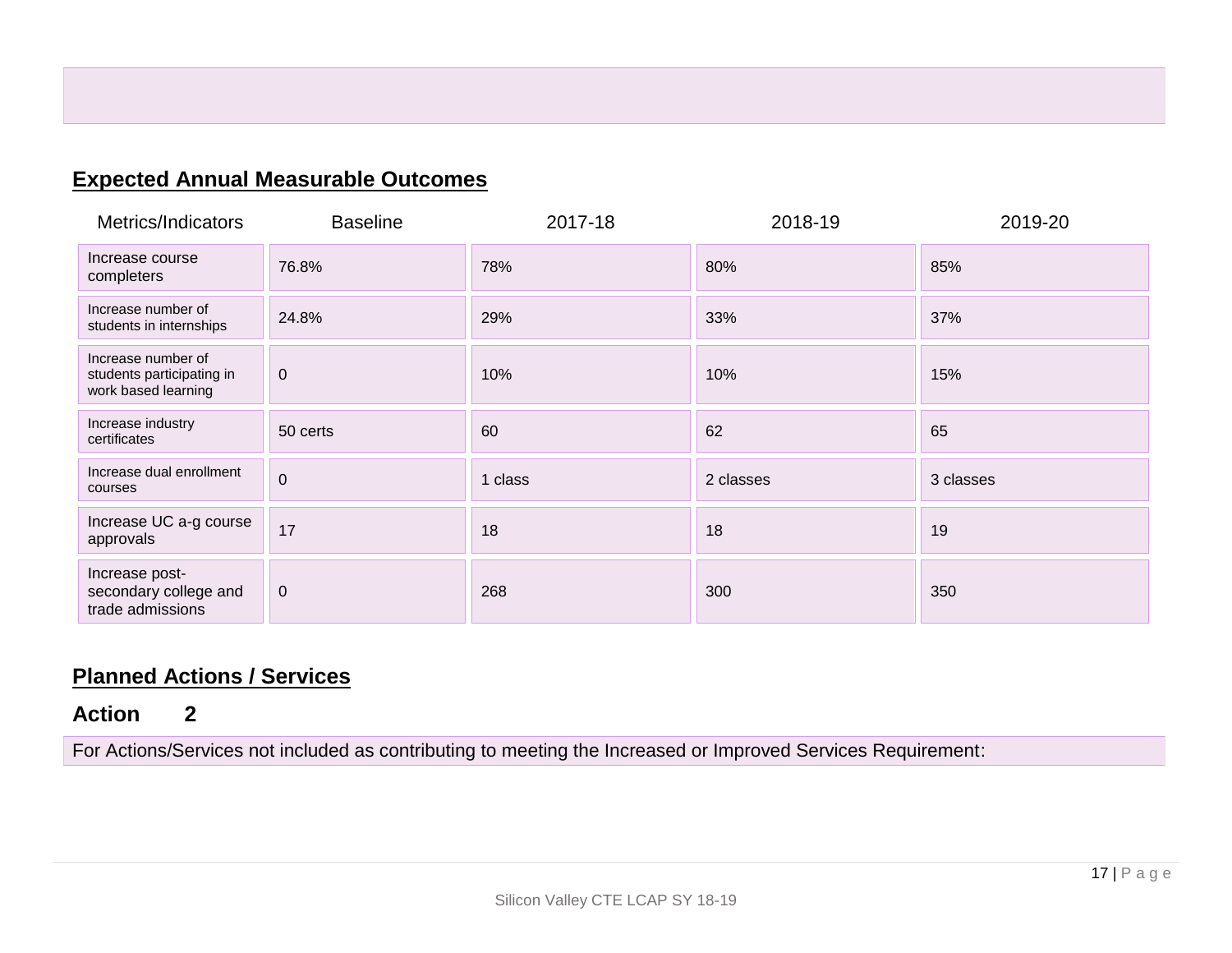#### **Students to be Served:**

(Select from All, Students with Disabilities, or Specific Student Groups)

**Location(s):**

(Select from All Schools, Specific Schools, and/or Specific Grade Spans):

*All students School - SVCTE*

### **Actions/Services**

| Select from New, Modified, or Unchanged                                                                                                                                                  | Select from New, Modified, or                                                                                                                                                                        | Select from New, Modified, or                                                                                                                                                         |
|------------------------------------------------------------------------------------------------------------------------------------------------------------------------------------------|------------------------------------------------------------------------------------------------------------------------------------------------------------------------------------------------------|---------------------------------------------------------------------------------------------------------------------------------------------------------------------------------------|
| for 2017-18                                                                                                                                                                              | Unchanged for 2018-19                                                                                                                                                                                | Unchanged for 2019-20                                                                                                                                                                 |
| <b>Modified</b>                                                                                                                                                                          | <b>Modified</b>                                                                                                                                                                                      | Unchanged                                                                                                                                                                             |
| Collect student data using SIS and multiple                                                                                                                                              | Collect and disaggregate student data using SIS                                                                                                                                                      | Collect and disaggregate student data using SIS                                                                                                                                       |
| surveys                                                                                                                                                                                  | and multiple surveys                                                                                                                                                                                 | and multiple surveys                                                                                                                                                                  |
| Analyze student achievement data for mastery of<br>course objectives, competencies and certificates.                                                                                     | Analyze student achievement data for mastery<br>of course objectives, competencies and<br>certificates.                                                                                              | Analyze student achievement data for mastery of<br>course objectives, competencies and certificates.                                                                                  |
| Align certificates and competencies to the CTE                                                                                                                                           | Align certificates and competencies to the CTE                                                                                                                                                       | Align certificates and competencies to the CTE                                                                                                                                        |
| state standards                                                                                                                                                                          | state standards                                                                                                                                                                                      | state standards                                                                                                                                                                       |
| Incorporate Work Based Learning experiences into<br>CTE courses: provide PD for teachers in which a<br>common set of standards for work based readiness<br>are utilized for all teachers | Improve and increase Work Based Learning<br>experiences into CTE courses: provide PD for<br>teachers in which a common set of standards for<br>work based readiness are utilized for all<br>teachers | Increase Work Based Learning experiences into<br>CTE courses: provide PD for teachers in which a<br>common set of standards for work based<br>readiness are utilized for all teachers |
| Increase the number of students engaged in                                                                                                                                               | Increase the number of students engaged in                                                                                                                                                           | Increase the number of students engaged in                                                                                                                                            |
| internships or other quality work based learning                                                                                                                                         | internships or other quality work based learning                                                                                                                                                     | internships or other quality work based learning                                                                                                                                      |
| experiences in the summer / senior year jobs                                                                                                                                             | experiences in the summer / senior year jobs                                                                                                                                                         | experiences in the summer / senior year jobs                                                                                                                                          |
| aligned with the pathway career theme                                                                                                                                                    | aligned with the pathway career theme                                                                                                                                                                | aligned with the pathway career theme                                                                                                                                                 |

### **Budgeted Expenditures**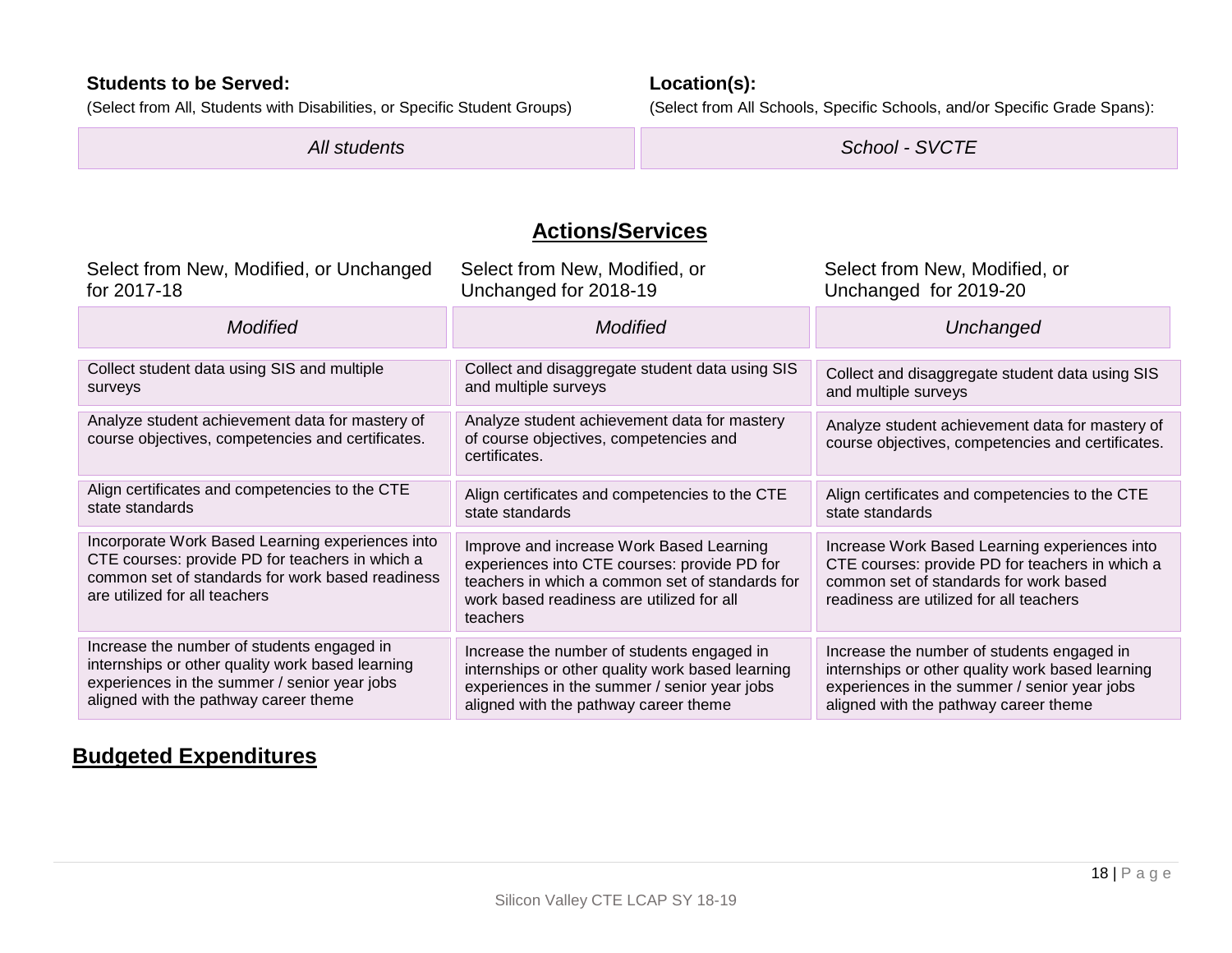| Year                       | 2017-18                         | 2018-19                  | 2019-20                  |
|----------------------------|---------------------------------|--------------------------|--------------------------|
| Amount                     | \$190,000                       | \$142,000                | \$150,000                |
| Source                     | General, Building Funds & CTEIG | <b>General and CTEIG</b> | <b>General and CTEIG</b> |
| <b>Budget</b><br>Reference | Funds 010 & 210                 | Funds 010 & 210          | Funds 010 & 210          |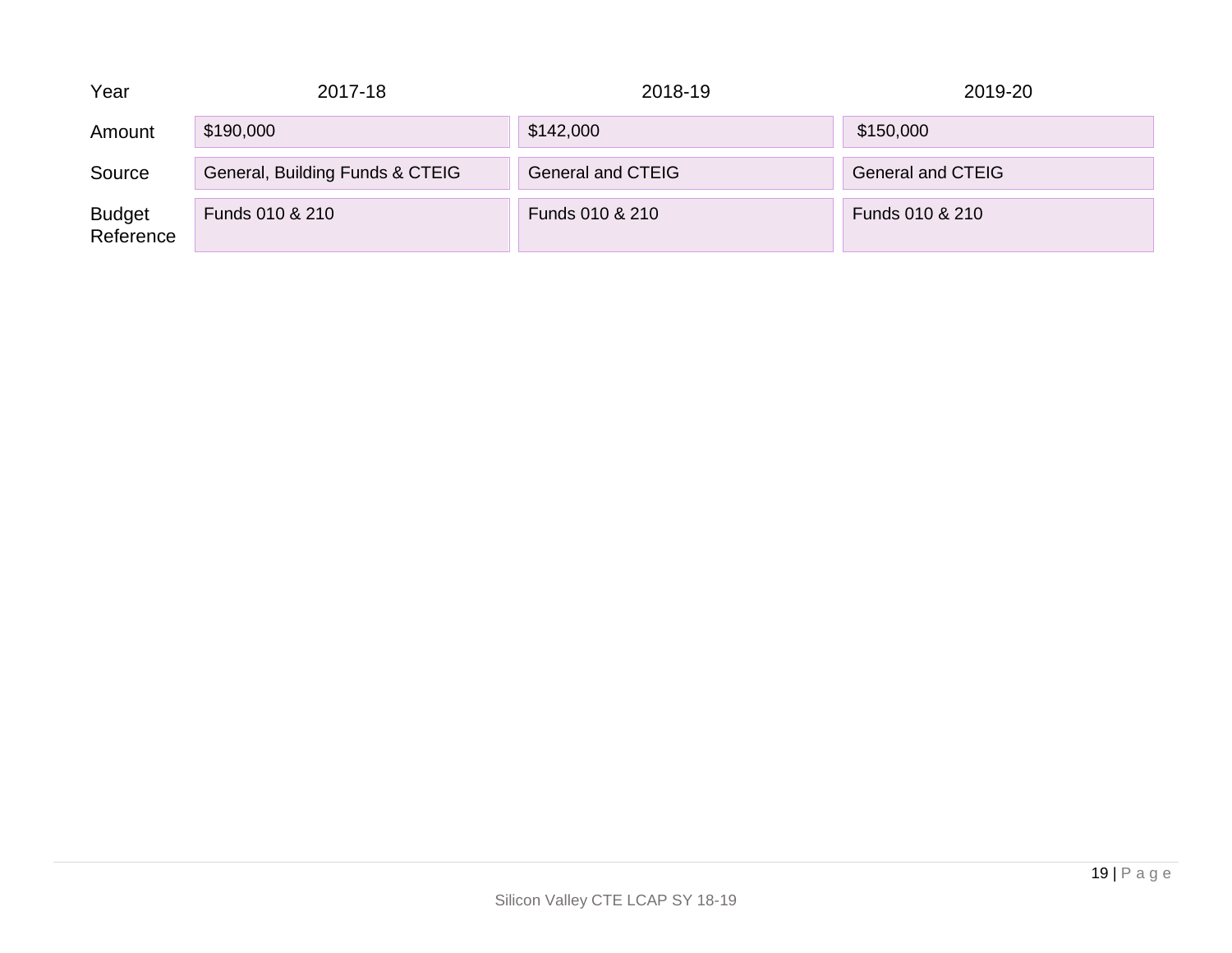# **Goal 3**

**Engagement** *(State priorities 3, 5, & 6):* 

*3. Parent Involvement – seek parent partnership and input in decision making*

*5. Pupil Engagement – increase student attendance rate and reduce chronic absenteeism rate and increasing student participation in Skills USA*

*6. School Climate – improve school climate by reducing suspension rate*

State and/or Local Priorities addressed by this goal:

State Priorities: 3, 5, & 6

Local Priorities: Student leadership development, school climate

#### **Annual Measurable Outcomes**

| <b>Expected</b>                                                                                                                                                                                                                                                                                                                                                                                                                                                                                                                                                                                                                                                                          | Actual                                                                                                                                                                                                                                                                                                                                                                                                                                                                                                                                                                                                                                                                                                                                                                                                                                                                           |
|------------------------------------------------------------------------------------------------------------------------------------------------------------------------------------------------------------------------------------------------------------------------------------------------------------------------------------------------------------------------------------------------------------------------------------------------------------------------------------------------------------------------------------------------------------------------------------------------------------------------------------------------------------------------------------------|----------------------------------------------------------------------------------------------------------------------------------------------------------------------------------------------------------------------------------------------------------------------------------------------------------------------------------------------------------------------------------------------------------------------------------------------------------------------------------------------------------------------------------------------------------------------------------------------------------------------------------------------------------------------------------------------------------------------------------------------------------------------------------------------------------------------------------------------------------------------------------|
| 1) 90% accurate parental email in the SIS.<br>2) Increase parental attendance to parent/teacher night; college and career<br>nights.<br>3) Implement a communication model with the parents to specifically keep<br>them updated on school programs and student performance.<br>4) Expand the enrollment of CTE courses, especially in courses with a decline<br>in enrollment.<br>5) Launch CTE Signing Event with a goal of building relationships and<br>improving enrollment at the start of the school year.<br>6) Parent engagement and communication increases determined by<br>participation, feedback, survey.<br>7) Increase student extra-curricular participation in CTSO's. | Infinite Campus SIS determined 60% email addresses confirmed; 2018-<br>$\bullet$<br>19 - 95% parent email addresses entered.<br>CTE Signing Night was a success, over 800 attended; redesigning to 3<br>$\bullet$<br>days 18-19.<br>Increased parent participation by offering 3 CTE Signing Nights instead of<br>$\bullet$<br>Open House; an estimated 1000 parents and students attended the 3-day<br>event.<br>Stabilized enrollment for 2018-19 and anticipate an improved stabilization<br>$\bullet$<br>of enrollment for 2019-20.<br>Parent Survey increased from 138 to 322 completed.<br>$\bullet$<br>Increased by 17 students; less students participated in SkillsUSA State;<br>$\bullet$<br>Increased number of HOSA participants by 10 students; same number of<br>students competed.<br>Increased Ambassador Student Leadership Program from 30 to 48.<br>$\bullet$ |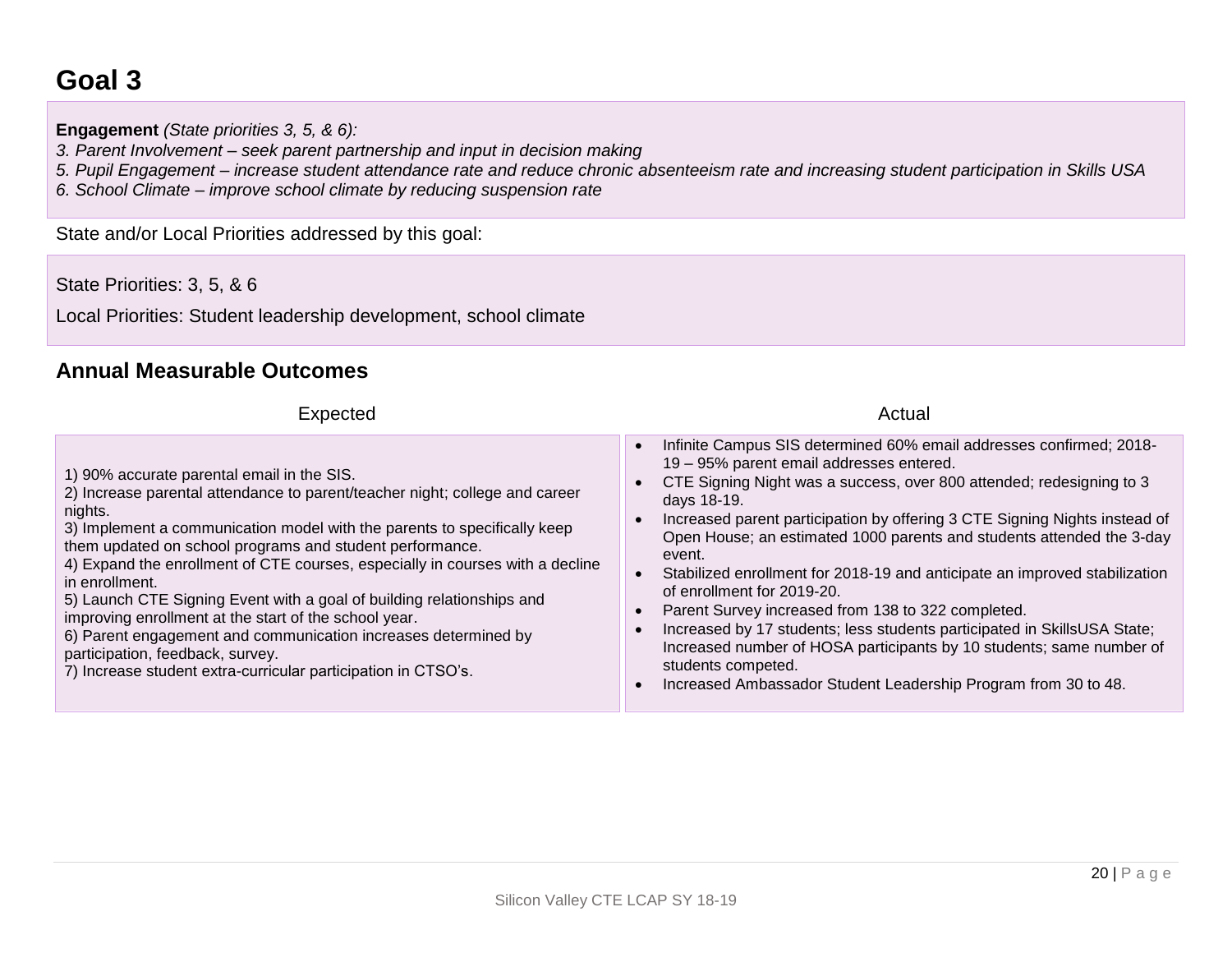### **Action 3**

| Planned<br><b>Actions/Services</b>                                                                  | Actual<br><b>Actions/Services</b>                    | <b>Budgeted</b><br><b>Expenditures</b> | <b>Estimated Actual</b><br><b>Expenditures</b> |
|-----------------------------------------------------------------------------------------------------|------------------------------------------------------|----------------------------------------|------------------------------------------------|
| Host a Parent Open House, Information Night<br>in the Fall and Spring and College Night             | Done                                                 | \$4,000                                | \$4,000                                        |
| Increase number of students competing in<br>Regional, State, and National SKILLS USA<br>competition | Done. 42 competed in State; 5 Nationals              | \$40,000                               | \$30,000                                       |
| Increase HOSA participation in state<br>competitions                                                | Done. 8 students competed.                           | \$10,500                               | \$12,500                                       |
| <b>CTE Signing Days</b>                                                                             | Done                                                 | \$8,300                                | \$8,300                                        |
| Reduce absenteeism                                                                                  | On-going                                             | \$10,000                               | \$10,000                                       |
| Increase number of students competing in<br><b>HOSA</b>                                             | Done. 17 students registered; 8 students<br>competed | \$12,000                               | \$12,200                                       |

# **Goals, Actions, & Services**

Strategic Planning Details and Accountability

Complete a copy of the following table for each of the LEA's goals. Duplicate the table as needed.

(Select from New Goal, Modified Goal, or Unchanged Goal)

*Unchanged Goal*

# **Goal 3**

**Engagement** *(State priorities 3, 5, & 6):* 

- *3. Parent Involvement – seek parent partnership and input in decision making*
- *5. Pupil Engagement – increase student attendance rate and reduce chronic absenteeism rate and increasing student participation in Skills USA*
- *6. School Climate – improve school climate by reducing suspension rate*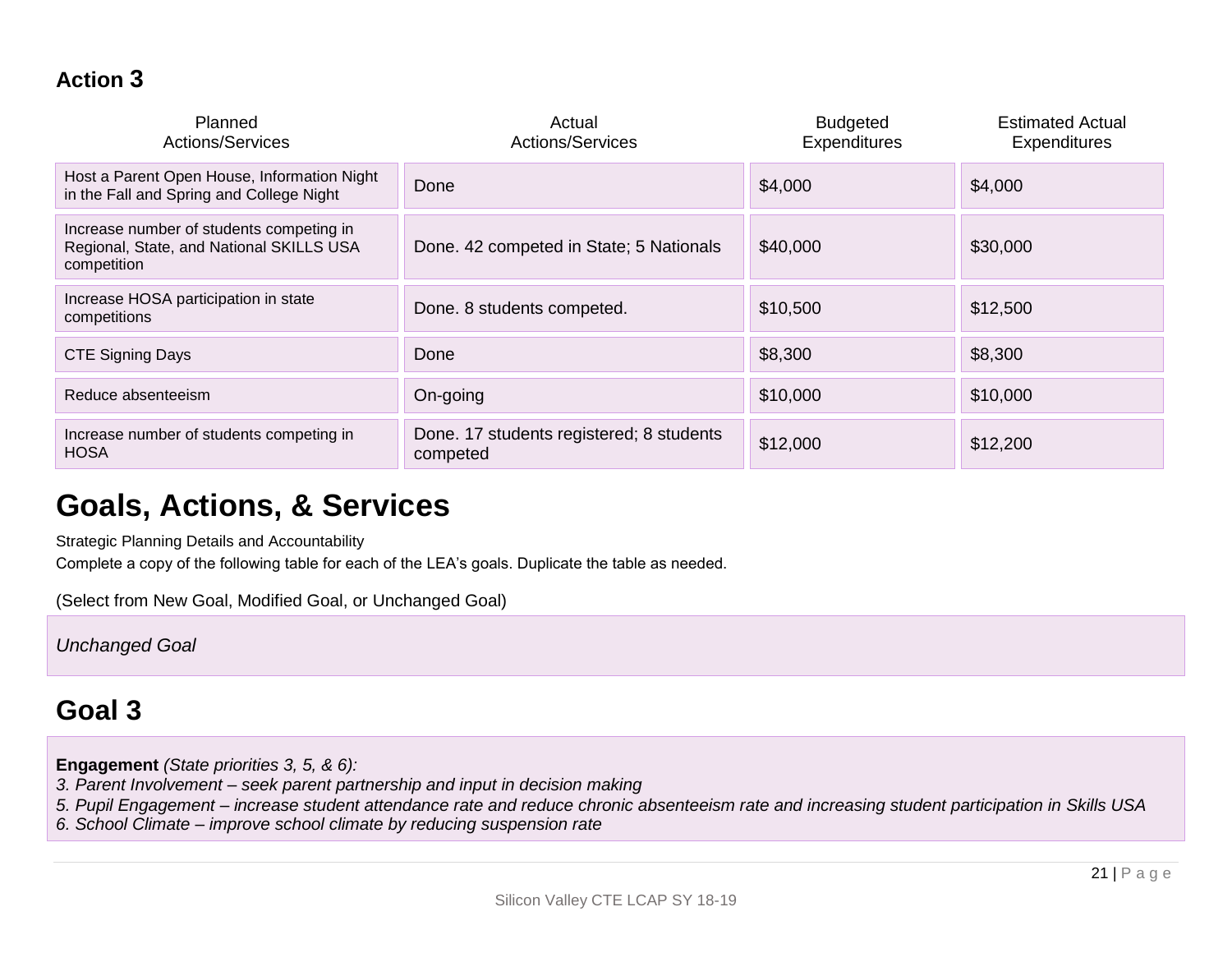#### **State and/or Local Priorities addressed by this goal:**

State Priorities: 3, 5, & 6

Local Priorities:

#### **Identified Need:**

Identified a need to increase parent and student engagement / participation in school related outreach events and include parents and students in decision making. Need to include parents in college and career programs to support student post-secondary success.

### **Expected Annual Measurable Outcomes**

| Metrics/Indicators                                      | <b>Baseline</b> | 2017-18 | 2018-19 | 2019-20 |
|---------------------------------------------------------|-----------------|---------|---------|---------|
| Parent participation<br>in College and<br>Career events | $\overline{0}$  | 48%     | 53%     | 60%     |
| Parent/Student/Staff<br><b>Survey Responses</b>         | $\overline{0}$  | 138     | 450     | 600     |
| <b>Increase Student</b><br>Enrollment - CBEDs<br>data   | 1311            | 1515    | 1523    | 1600    |
| Student participation<br>in CTSO <sub>s</sub>           | 65              | 78      | 102     | 150     |
| Reduce absenteeism                                      | 93%             | 92%     | 93%     | 95%     |

# **Planned Actions / Services**

Complete a copy of the following table for each of the LEA's Actions/Services. Duplicate the table, including Budgeted Expenditures, as needed.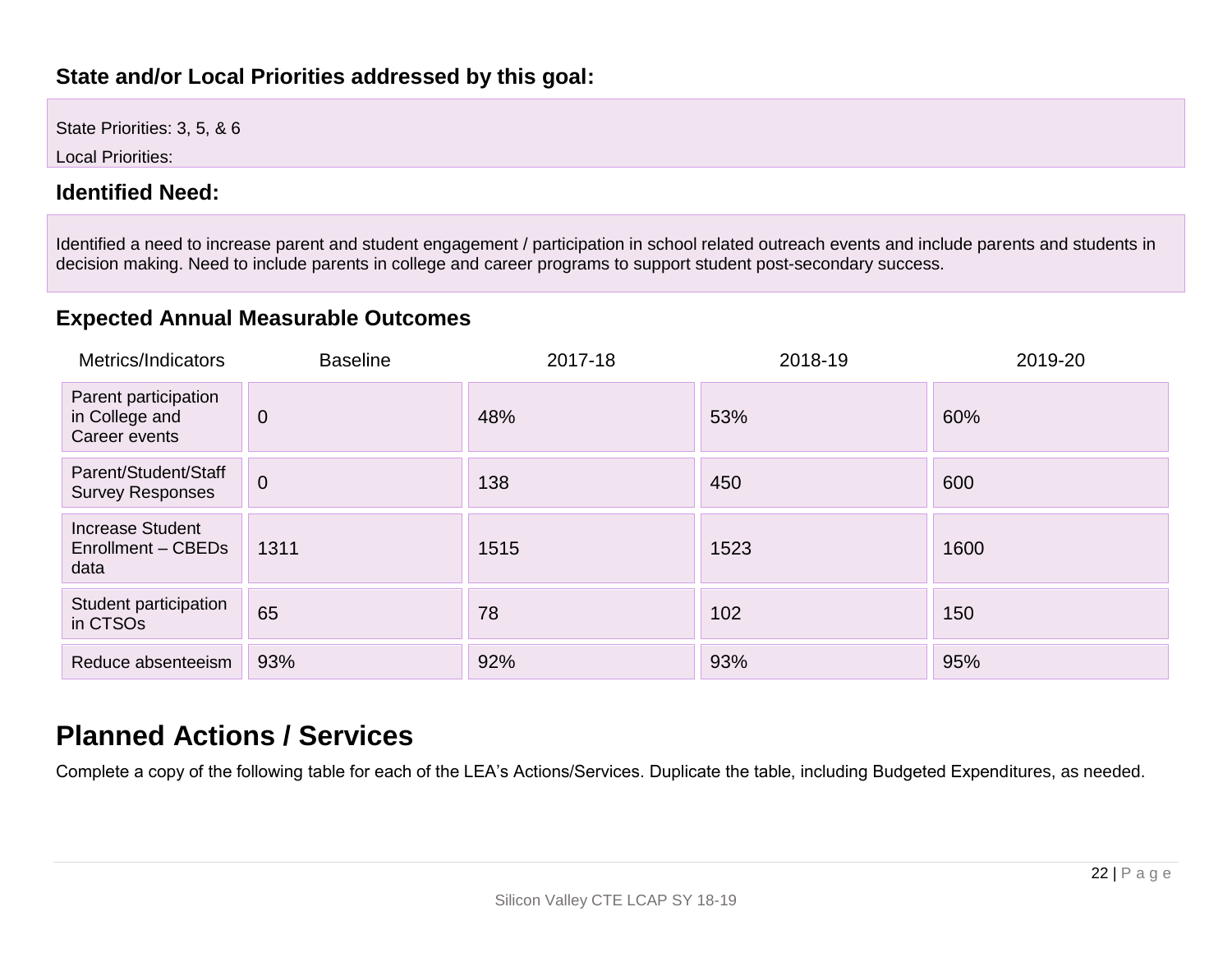**Action 3**

For Actions/Services not included as contributing to meeting the Increased or Improved Services Requirement:

| <b>Students to be Served:</b><br>(Select from All, Students with Disabilities, or Specific Student Groups)                                                                            |                                                                                                                                                                 | Location(s):<br>(Select from All Schools, Specific Schools, and/or Specific Grade Spans): |                                                                                                                                                                 |
|---------------------------------------------------------------------------------------------------------------------------------------------------------------------------------------|-----------------------------------------------------------------------------------------------------------------------------------------------------------------|-------------------------------------------------------------------------------------------|-----------------------------------------------------------------------------------------------------------------------------------------------------------------|
| <b>All Students</b>                                                                                                                                                                   |                                                                                                                                                                 | All - SVCTE                                                                               |                                                                                                                                                                 |
| <b>Actions/Services</b>                                                                                                                                                               |                                                                                                                                                                 |                                                                                           |                                                                                                                                                                 |
| Select from New, Modified, or Unchanged<br>for 2017-18                                                                                                                                | Select from New, Modified, or Unchanged<br>for 2018-19                                                                                                          |                                                                                           | Select from New, Modified, or Unchanged<br>for 2019-20                                                                                                          |
| <b>Modified</b>                                                                                                                                                                       | Unchanged                                                                                                                                                       |                                                                                           | Unchanged                                                                                                                                                       |
| 2017-18 Actions/Services<br>Develop a communication strategy for parents,<br>students and high schools using new SIS which<br>will be measured by attendance, feedback and<br>surveys | 2018-19 Actions/Services<br>Improve communication to parents, students and<br>JPA high schools which will be measured by<br>attendance, feedback and surveys    |                                                                                           | 2019-20 Actions/Services<br>Improve communication to parents,<br>students and JPA high schools which will be<br>measured by attendance, feedback and surveys    |
| Schedule parent and community engagement<br>meetings success will be measured by feedback<br>and attendance from parents and community<br>members using surveys                       | Schedule parent and community engagement<br>meetings success will be measured by feedback<br>and attendance from parents and community<br>members using surveys |                                                                                           | Schedule parent and community engagement<br>meetings success will be measured by feedback<br>and attendance from parents and community<br>members using surveys |
| Invite parents to participate in Map Your Future<br>Events workshops or presentations to engage<br>parents on college and career                                                      | Invite parents to participate in MapIn Events<br>workshops or presentations to engage parents on<br>college and career                                          |                                                                                           | Invite parents to participate in MapIn Events<br>workshops or presentations to engage parents on<br>college and career                                          |
| Implement parent outreach to learn about CTE and<br>the options available to their student: showcase,<br>information night, college and career presentations                          | Implement parent outreach to learn about CTE<br>and the options available to their student:<br>showcase, information night, college and career<br>presentations |                                                                                           | Implement parent outreach to learn about CTE<br>and the options available to their student:<br>showcase, information night, college and career<br>presentations |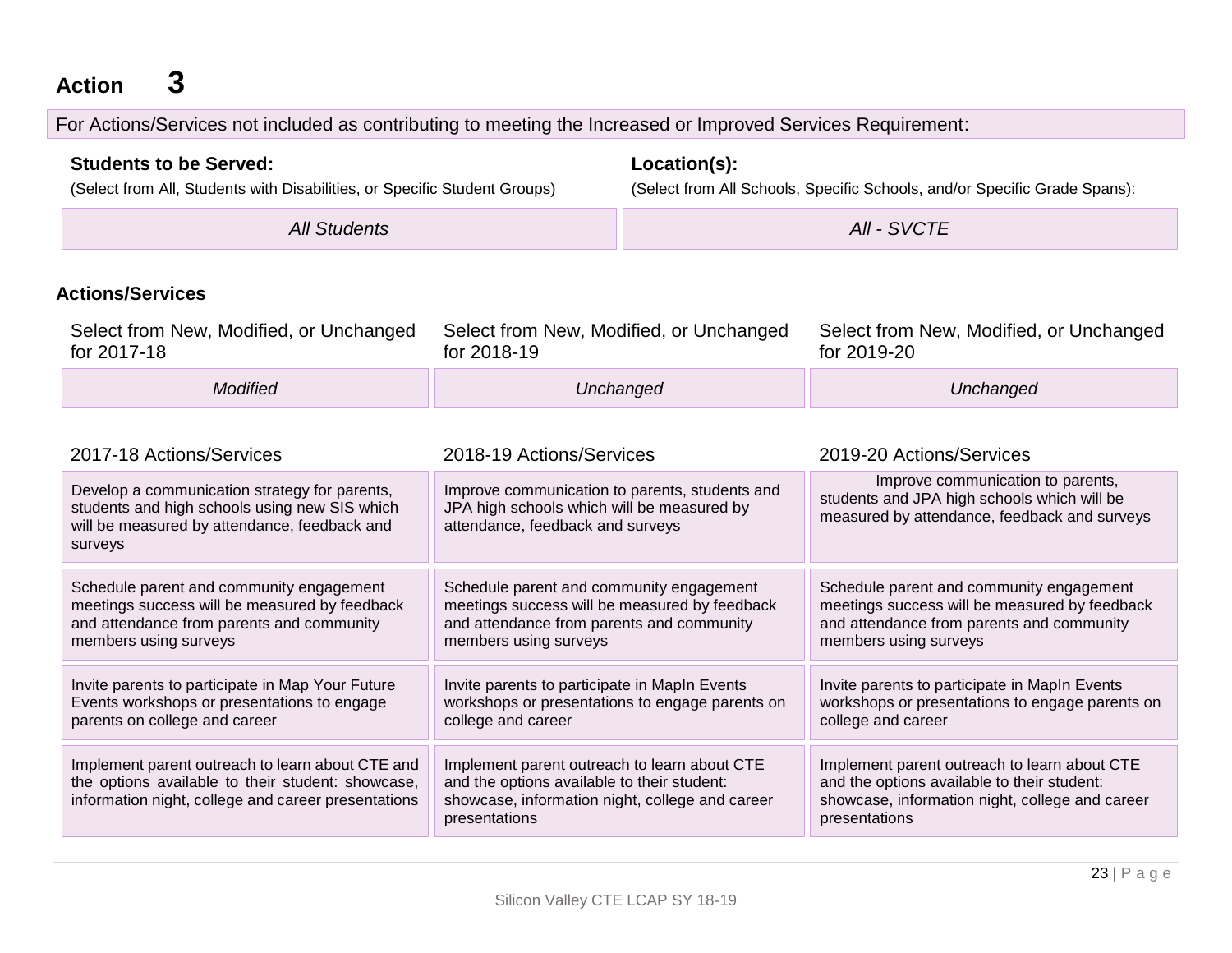| 2017-18 Actions/Services                                                                                                                                    | 2018-19 Actions/Services                                                                                                                                             | 2019-20 Actions/Services                                                                                                                               |
|-------------------------------------------------------------------------------------------------------------------------------------------------------------|----------------------------------------------------------------------------------------------------------------------------------------------------------------------|--------------------------------------------------------------------------------------------------------------------------------------------------------|
| Develop 1-2 opportunities for students to<br>participate in community service projects that will<br>enhance real-life learning experiences and<br>community | Increase and improve opportunities for students to<br>participate in community service projects that will<br>enhance real-life learning experiences and<br>community | Increase opportunities for students to participate in<br>community service projects that will enhance real-<br>life learning experiences and community |

### **Budgeted Expenditures**

| Year                       | 2017-18             | 2018-19             | 2019-20             |
|----------------------------|---------------------|---------------------|---------------------|
| Amount                     | \$13,000            | \$12,000            | \$11,000            |
| Source                     | <b>General Fund</b> | <b>General Fund</b> | <b>General Fund</b> |
| <b>Budget</b><br>Reference | Fund 010            | <b>Fund 010</b>     | <b>Fund 010</b>     |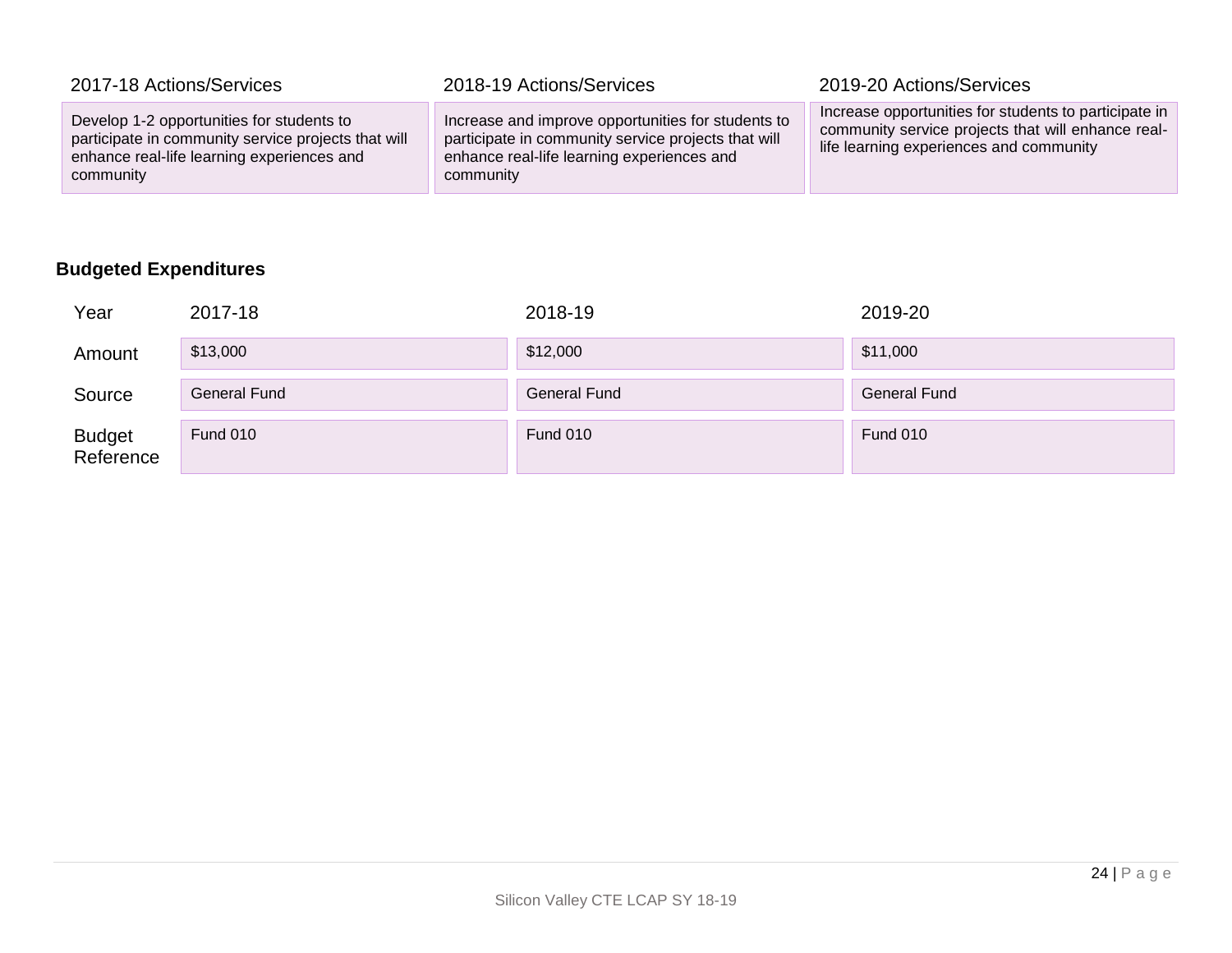# **Stakeholder Engagement**

#### LCAP Year: *2018-19*

### **Involvement Process for LCAP and Annual Update**

How, when, and with whom did the LEA consult as part of the planning process for this LCAP/Annual Review and Analysis?

An initial LCAP meeting was held on October 9 with the LCAP team and director of educational services. Jan 18 staff was invited to be a part of the LCAP team committee. The LCAP team was formed, 1 counselor, 1 curriculum specialist, 1 cabinet member, 1 manager and 1 school administrator. The team met and created a timeline with actions and outcome expectations on: March 1, March 22 and May 17. The Survey was administered on May 3- May 25. The LCAP presentation at the Board meeting is on June 13<sup>2h</sup>, 2019. Stakeholder meetings focused on college and career readiness due to the nature of our program. Parents engaged in discussions at our parent college and career nights and dual enrollment meetings.

# **Impact on LCAP and Annual Update**

How did these consultations impact the LCAP for the upcoming year?

The meetings impacted the LCAP by providing specific services and actions as identified by the team. The team's feedback was invaluable in outlining what SVCTE has accomplished, how it was accomplished and the funding needing to improve the services we provide for all students. The survey results also aided in developing the LCAP specifically in improving communication and engagement. Thus far, we continue to reflect and improve upon our communication with multiple stakeholders. On-going review of curriculum and instruction is necessary to improve student learning and we aim to be the best in CTE in the Bay Area.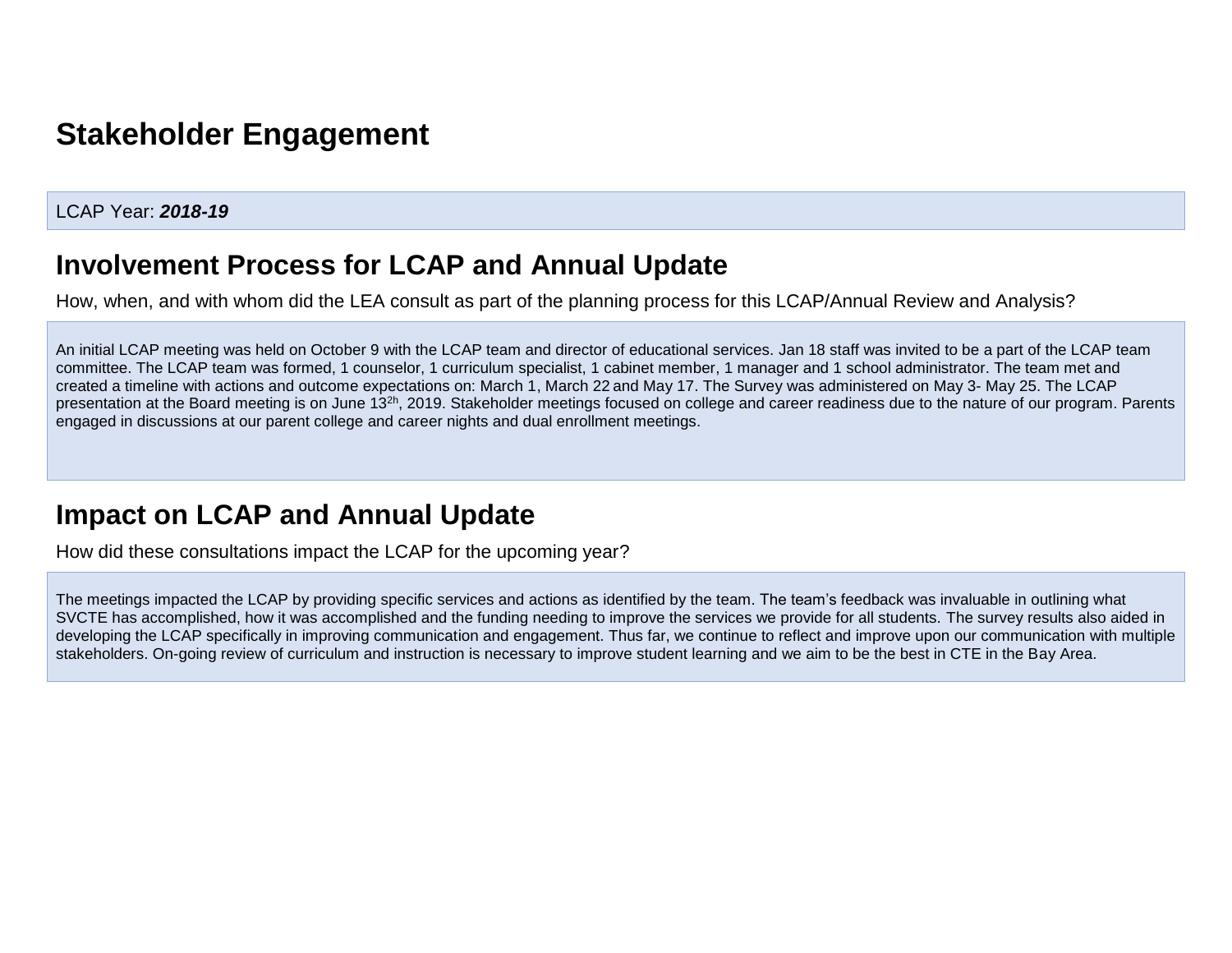# **Demonstration of Increased or Improved Services for Unduplicated Pupils**

LCAP Year: **2018-19**

| <b>Estimated Supplemental and Concentration Grant Funds</b>                                                                                                        | Percentage to Increase or Improve Services |  |  |  |
|--------------------------------------------------------------------------------------------------------------------------------------------------------------------|--------------------------------------------|--|--|--|
| \$11,100,000                                                                                                                                                       | 100%                                       |  |  |  |
| Metropolitan Education District was awarded CTEIG for 2019-20, a budget explaining how the funds will support the 11 Elements of<br>High-Quality CTE is available. |                                            |  |  |  |